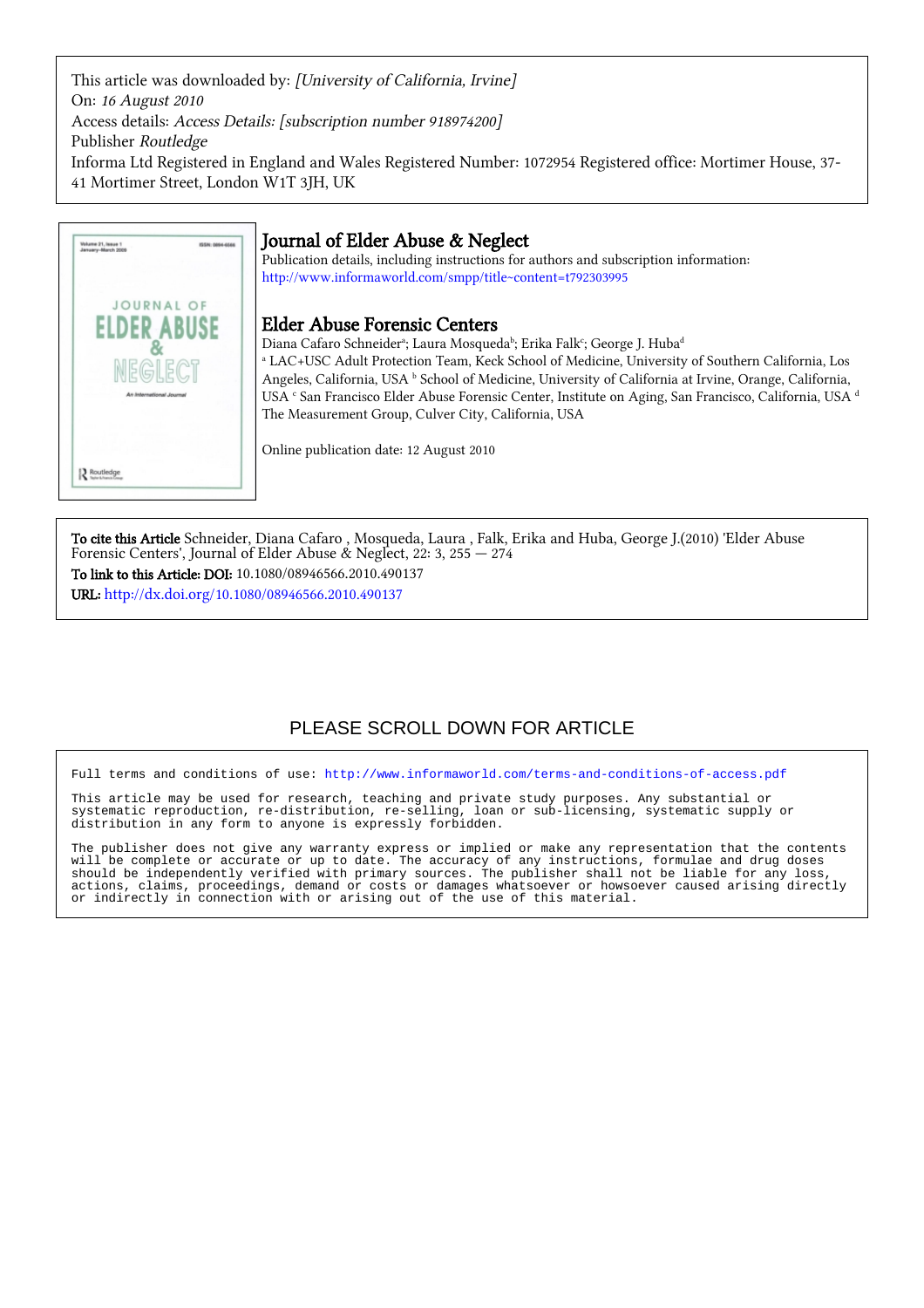

## **Elder Abuse Forensic Centers**

DIANA CAFARO SCHNEIDER, MD

*LAC*+*USC Adult Protection Team, Keck School of Medicine, University of Southern California, Los Angeles, California, USA*

LAURA MOSQUEDA, MD

*School of Medicine, University of California at Irvine, Orange, California, USA*

ERIKA FALK, PsyD

*San Francisco Elder Abuse Forensic Center, Institute on Aging, San Francisco, California, USA*

GEORGE J. HUBA, PhD

*The Measurement Group, Culver City, California, USA*

*Elder abuse forensic centers present a new model of multidisciplinary collaboration on elder abuse cases. The "clients" of a forensic center are Adult Protective Services (APS), law enforcement, and the Long-term Care Ombudsman. Centers take the basic multidisciplinary team model and add a geriatrician and a psychologist. Additionally, forensic center team members make home visits with APS and others for the purposes of conducting psychological or medical evaluations, lessening the burden of multiple interviews for the alleged abuse victims, and gathering evidence for possible prosecution. The challenges and successes of the four California forensic center teams are discussed.*

*KEYWORDS elder abuse, forensic center, forensic science, geriatrician, multidisciplinary team, prosecution, psychologist*

## INTRODUCTION

Forensic centers are a new tool in the field of elder abuse. They grew out of a need to have a responsive group of professionals (from social services,

Address correspondence to Diana Cafaro Schneider, 1733 Griffin Ave., Bldg. 90, PO Box 31158, Los Angeles, CA 90031, USA. E-mail: dianasch@usc.edu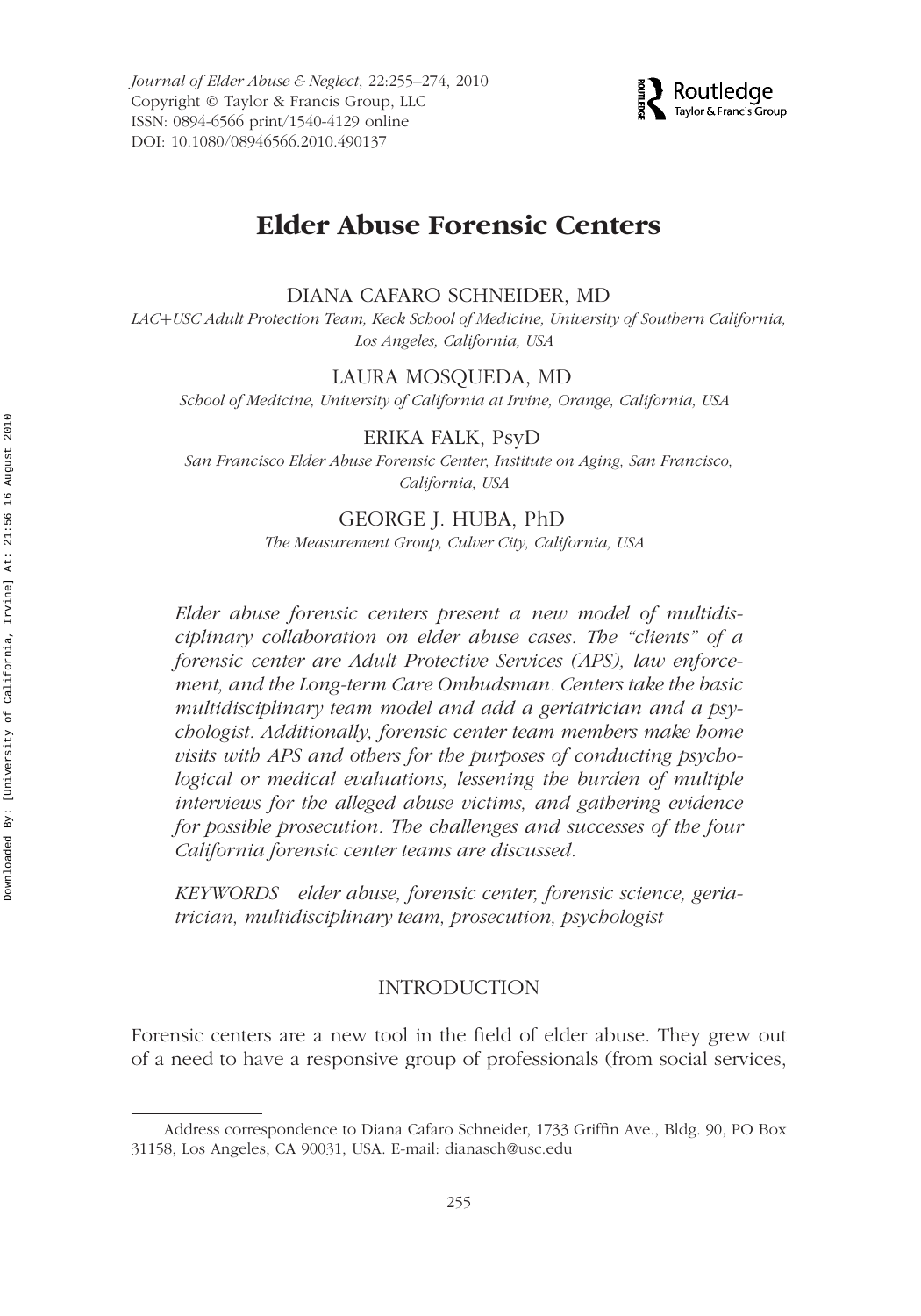criminal justice, and health care fields) advise and assist in cases of abuse and neglect. Similar collaborations in the fields of domestic violence and child abuse have proven successful. Forensic science is the application of science to questions in a legal system. In this context, it involves utilizing elder abuse experts from differing disciplines to investigate and resolve cases of abuse or neglect.

In California, there were 96,429 reports of abuse of an elder or dependent adult (a person over the age of 18 with a disability who is vulnerable to abuse or neglect) to Adult Protective Services (APS) in 2008 (http://www.dss.cahwnet.gov/research/PG345.htm). As the agency charged with investigating these cases of alleged abuse in the home and nonlicensed facilities, APS frequently works with law enforcement, health care professionals, mental health professionals, advocates, and the legal system. When a report of abuse is received, it is often impossible to tell how serious it is there may be ominous signs that make one very concerned when actually no abuse is occurring; or there could be horrendous physical abuse, neglect, or financial abuse despite minimal initial evidence of cause for concern. For an individual APS social worker or law enforcement officer, it is often a daunting task to access expertise and gather the resources from outside agencies that are needed to adequately investigate and resolve these situations in a timely and efficient manner.

There is a long history of collaboration between APS and professionals from other disciplines in multidisciplinary teams (Balaswamy, 2002; Brandl et al., 2007). A multidisciplinary team is a group of professionals from diverse disciplines who come together to review abuse cases and address systemic problems (Teaster & Nerenberg, 2004). The concept may have originated in the 1950's and 1960's when forums of professionals of multiple disciplines were held in communities nationwide to discuss the increasing number of elders living alone and at risk (Anetzberger, Dayton, Miller, McGreevey, & Schimer, 2005). There have been many variations over time, but the concept of multidisciplinary teams (MDTs) has remained an important strategy for elder abuse intervention. MDTs may take many different forms and have different purposes. Community MDTs address elder abuse issues specific to their community, often with a focus on detection and education. Medically based teams have been formed to provide medical expertise and assessment for victims of abuse or neglect (Dyer et al., 1999; Mosqueda, Burnight, Liao, & Kemp, 2004). Financial Abuse Specialist Teams, which originated in California and have become accepted nationwide, focus on elder financial abuse cases and education (Allen, 2000; Aziz, 2000). Elder Fatality Review Teams (or Elder Death Review Teams) review the deaths of elders that may have resulted from or are related to abuse or neglect (Brandl, Dyer, Heisler, Otto, Stiegel, & Thomas, 2007). These teams foster input from disciplines that are each involved in elder and dependent adult abuse cases but do not regularly work together. They have anecdotally, if not rigorously,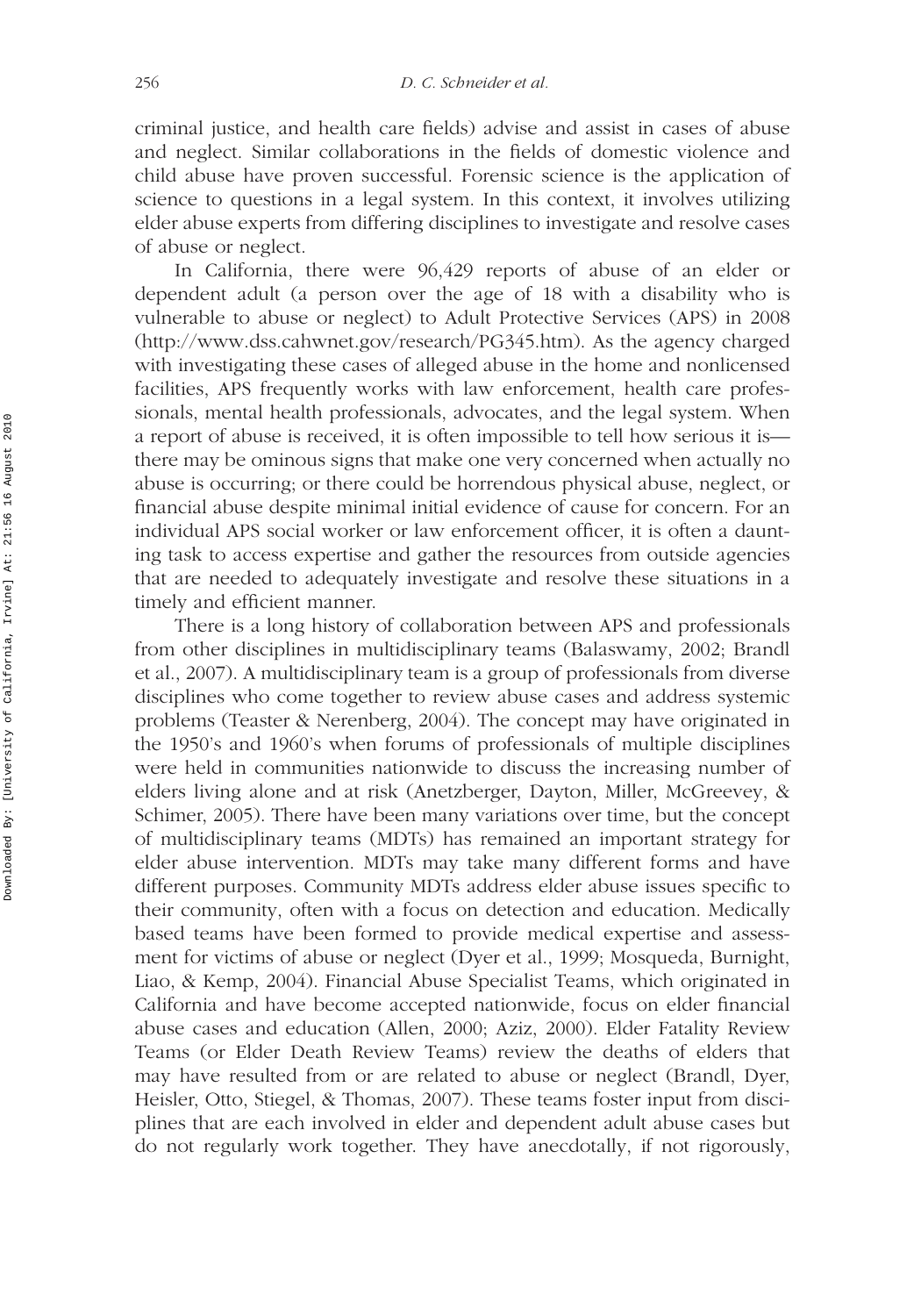demonstrated the benefits of these collaborative efforts. Yet many barriers to effective collaboration have been identified: confidentiality, lack of participation by certain disciplines, conflicting professional priorities, communication, and competition (Blakely & Dolon, 1991; Brandl et al., 2007; Teaster & Nerenberg, 2004).

This article will describe four forensic centers in urban settings across the state of California. Each center is unique in its design and implementation, given the unique needs and leadership in each community. Archstone Foundation provided funding via its Elder Abuse and Neglect Initiative to establish and begin operation of each of these centers.

In an effort to overcome barriers and improve cooperation among diverse agencies, the Program in Geriatrics at the University of California, Irvine, School of Medicine developed the nation's first Elder Abuse Forensic Center in Orange County, California in May 2003. Initial funding for the demonstration project was provided by the Archstone Foundation. In 2006, the Archstone Foundation launched a statewide initiative to improve the quality and coordination of elder abuse and neglect services in the State of California (http://www.archstone.org). One of the Foundation's funding strategies was to provide support for replication and adaptation of the Orange County Forensic Center. As part of the Archstone Foundation Elder Abuse and Neglect Initiative, three additional Forensic Centers were established in California: (a) Los Angeles County Elder Abuse Forensic Center, (b) Help and Outreach to Protect the Elderly (HOPE) team project of the San Diego Family Justice Center, and (c) Institute on Aging: San Francisco Elder Abuse Forensic Center. Each of these four Centers developed out of similar needs, but with different demographics and resources (see Table 1). Additionally, each team has a slightly different composition (see Table 2) based on the services available in the community. The paper will review the

| ---------                             |             |               |           |               |  |
|---------------------------------------|-------------|---------------|-----------|---------------|--|
|                                       | Los Angeles | Orange County | San Diego | San Francisco |  |
| Total population                      | 9,519,338   | 2,846,289     | 2,813,833 | 776,733       |  |
| Persons 65 and<br>older               | 926,673     | 280,763       | 313,750   | 106,111       |  |
| Minority                              | 4,882,276   | 1,001,637     | 941,994   | 391,005       |  |
| Disable d(age)<br>$21 - 64$           | 1,193,654   | 287,872       | 279,231   | 95,576        |  |
| # APS Reports<br>$Dec07-Nov08$        | 25,178      | 5,400         | 4,587     | 9,290         |  |
| Average $#$ APS<br>reports<br>monthly | 2,098       | 450           | 382       | 774           |  |

**TABLE 1** County Demographics

*Note*. http://censtats.census.gov/data/CA/05006037.pdf

http://www.dss.cahwnet.gov/research/PG345.htm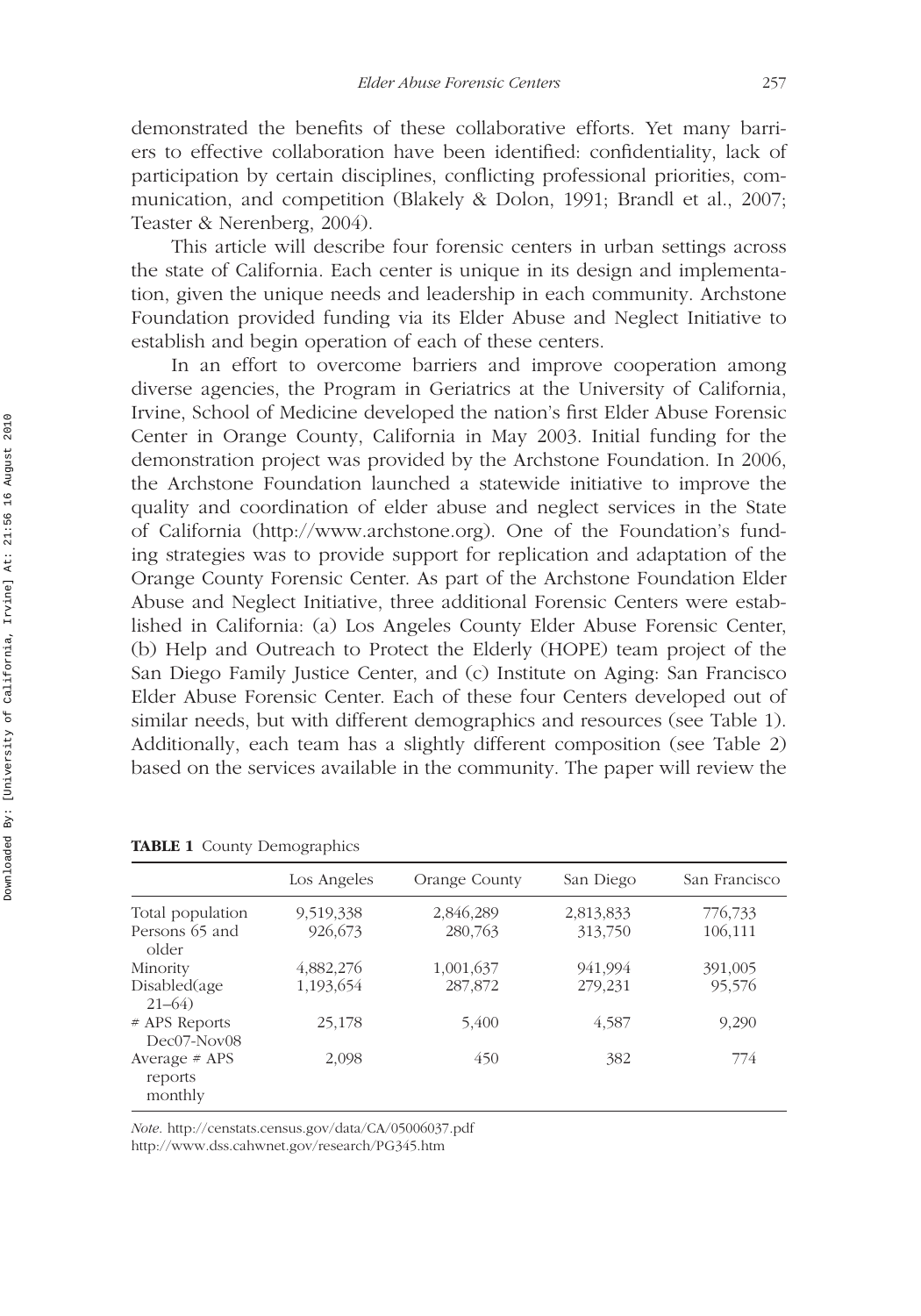|                                          | Orange<br>County EAFC | <b>LACEAFC</b> | <b>HOPE Project</b><br>San Diego | <b>SFEAFC</b> |
|------------------------------------------|-----------------------|----------------|----------------------------------|---------------|
| Geriatrician                             | Χ                     | Χ              |                                  | Χ             |
| Nursing                                  |                       |                | Χ                                | Χ             |
| District Attorney                        | X                     | Χ              | Χ                                | Χ             |
| City Attorney                            |                       | Χ              | Χ                                | Χ             |
| <b>Adult Protective</b><br>Services      | X                     | X              | X                                | Χ             |
| Victim Advocate                          | X                     | X              | Χ                                | X             |
| Ombudsman                                | X                     | Χ              |                                  | Χ             |
| Law Enforcement                          | Χ                     | X              | X                                | X             |
| Public Guardian                          | X                     | X              | Χ                                | X             |
| Neuropsychologist or<br>Geropsychologist | Χ                     | Χ              |                                  | Χ             |
| Mental Health Services                   | X                     | X              |                                  |               |
| Free Legal Aid for<br>Seniors            |                       | X              |                                  |               |
| Domestic Violence<br>Team Member         | X                     |                |                                  |               |
| Regional Center<br>(disability services) |                       | X              |                                  |               |
| Research Team                            | $\mathbf{X}$          | X              |                                  | X             |
| Real Estate District<br>Attorney         |                       | X              |                                  |               |
| Client Advocate<br>(volunteer)           |                       |                | $\mathbf{X}$                     |               |

development, challenges, and successes of each of the four forensic centers in California:

- Orange County Elder Abuse Forensic Center, Program in Geriatrics at the University of California, Irvine, School of Medicine, Orange, California
- Los Angeles County Elder Abuse Forensic Center, University of Southern California, Keck School of Medicine, Los Angeles, California
- Help and Outreach to Protect the Elderly (HOPE) project, Family Justice Center, San Diego District Attorney's Office, San Diego, California
- San Francisco Elder Abuse Forensic Center, Institute on Aging, San Francisco, California

## WHAT MAKES AN ELDER ABUSE FORENSIC CENTER ?

An elder abuse forensic center differs from the more commonly termed multidisciplinary team (MDT) in several key ways. As described above, each of the forensic centers developed out of a similar need—to integrate services that have been historically fragmented and difficult to navigate. What is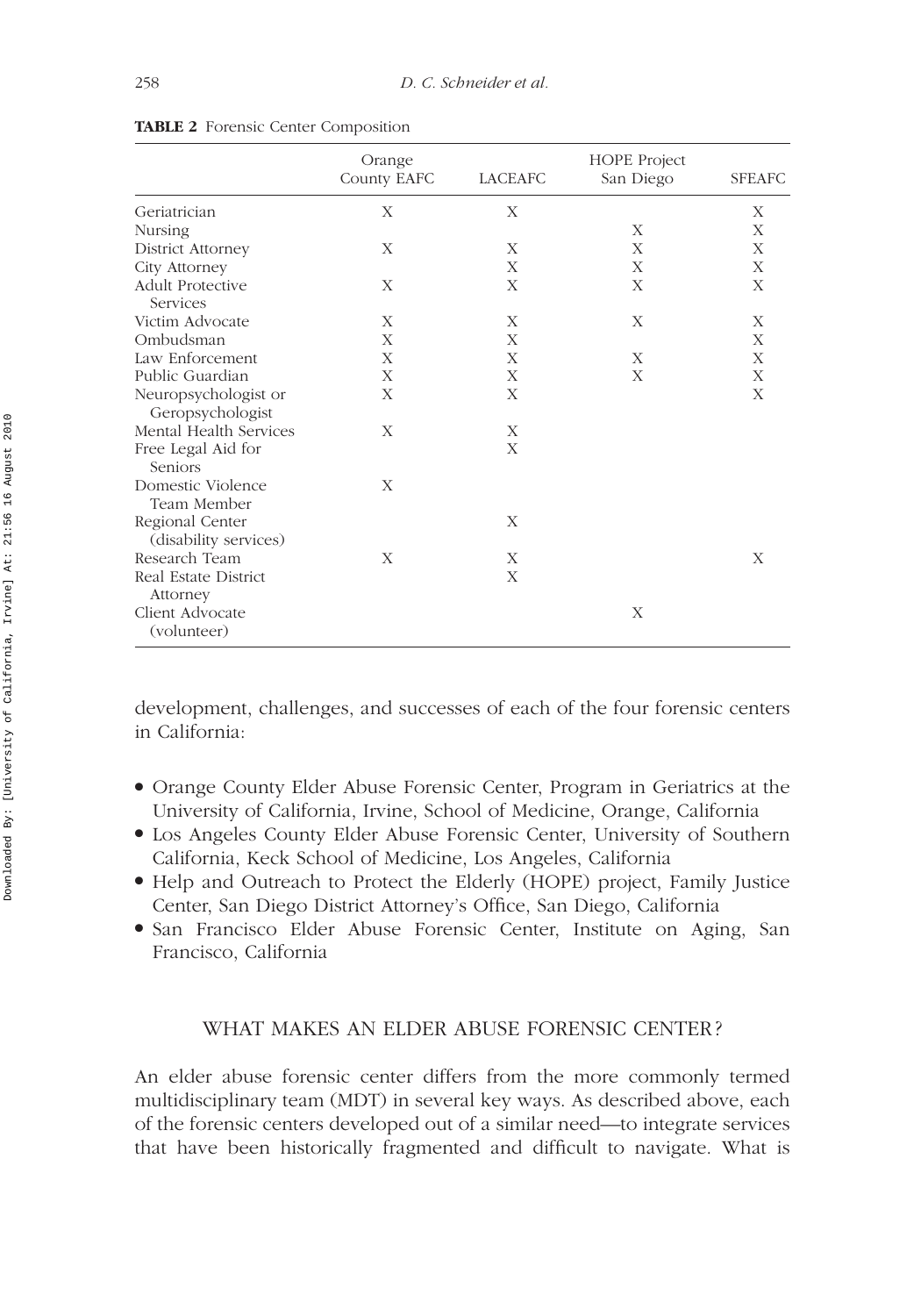distinct about a forensic center is that it has a greater array of disciplines (see Table 2) and more focused, action-oriented collaborations than the traditional MDT. The forensic center team is task-oriented, and each member of the team is expected and willing to provide a service for the given case within the constraints of the particular agency. Meeting on a weekly basis, a plan of action is determined by the collective, and team members assist in actually carrying out recommendations. The forensic center model reflects a "one-stop-shop" where the consumer is an agency working through an elder abuse case and needing the assistance of other agencies with expertise in elder abuse. The fact that all of the agencies are together in one place allows for increased efficiency. However, this colocation of services also encourages deeper understanding between agencies as well as relationship building between individuals working in these agencies.

The following vignette demonstrates how a real case was handled in a forensic center. Following this vignette, the four centers will be described in more detail.

An APS social worker presented the following case to the forensic center. Ms. V. is a 78-year-old female who had been a successful businesswoman, owning a clothing store. She stopped working three years ago after she was widowed and suffered a stroke. One year ago she met a 45-yearold man who convinced her to marry him and had her sign papers placing her property (her home) in his name alone. Since that time, there had been several reports to APS for possible physical abuse and one incident when the APS worker found the client to have some bruising, but she always denied that there was any physical abuse. He then moved Ms. V. out of her house to live with his sister and took a \$500,000 loan out on the house. When the APS worker had first met the client, she described her as "very bright, but simply frightened of her husband." The APS worker had noted that she spoke slowly and may have had some slurred speech, but that she knew the day, the year, and the address of her house. However, she did not know what had happened to her house. She was told by her husband that he was having it painted, but she had not yet been allowed to return to the house. The APS worker tried to convince the client to divorce her new husband, but the client seemed unwilling as she never took steps to follow through.

The forensic center team recommended that the client have a cognitive assessment in light of her history of a stroke. The team asked the Victim Witness Assistance Program to provide domestic violence counseling and a restraining order against the husband if the client was willing. The team concluded that if the client was cognitively intact and understood the ramifications of all her decisions, then there may be a civil resolution to the matter if the client wanted to pursue it. However, if she was found to lack the ability to fully understand the consequences of the document that she signed or even her marriage, there may be criminal solutions as well.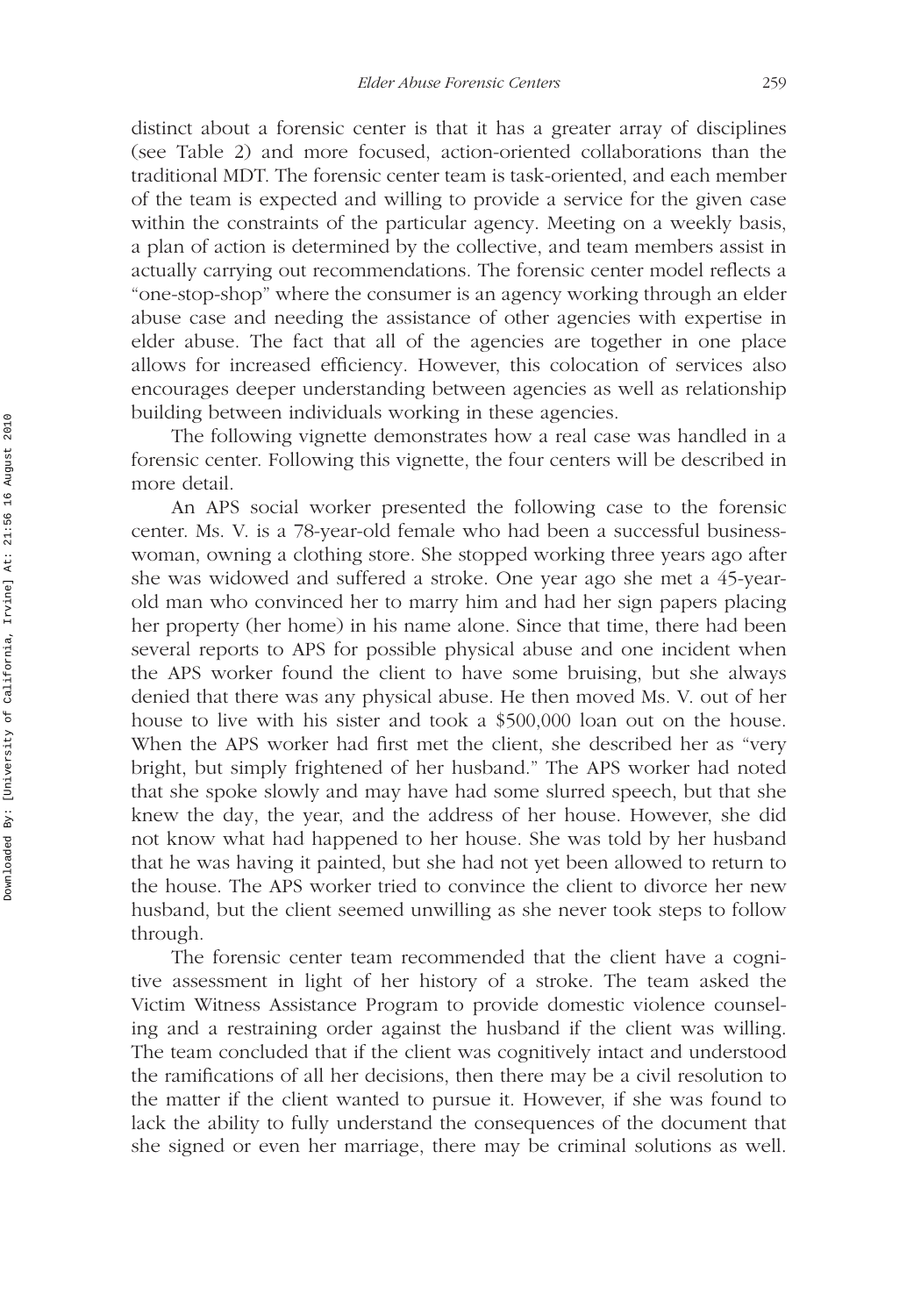The client was assessed by the team's neuropsychologist and was found to have mildly impaired memory and language skills, but severely impaired executive functioning and thus lacked the ability to understand the nature and consequences of her decisions. She also lacked the ability to initiate or follow through on any recommendations on her own. The results of this testing provided the impetus for a full investigation, which resulted in arrest. The team also recommended conservatorship, and the Office of the Public Guardian became involved quickly, thus protecting the client from further abuse. The team's neuropsychologist testified in court and explained the results of the testing to judge and jury, and a successful prosecution ensued.

## Orange County Elder Abuse Forensic Center

## BACKGROUND

In June 2000, the Program in Geriatrics at University of California, Irvine, developed a medical response team, known as the Vulnerable Adult Specialist Team (VAST). This project provided APS workers in Orange County with assistance from medical professionals (geriatricians and neuropsychologists) on elder abuse cases. The VAST was useful in several ways, providing medical and neuropsychological assessment in the home, reviewing medical records, suggesting referrals for medical care, facilitating conservatorship process, contacting client's physician, and being available to APS social workers to answer medical questions (Mosqueda et al., 2004). After three years of a productive VAST program and relationship with APS, both the medical and social work professionals noted a disconnect with the criminal justice system. In Orange County, it seemed difficult for APS and the medical community to engage police and prosecutors in some cases that the medical and social work professionals felt merited further law enforcement attention. The creation of the Elder Abuse Forensic Center sought to solve this problem by bringing together people from the social services, health care, and criminal justice systems.

Once the concept was formulated, the professionals in Orange County spent a year meeting with members of key relevant agencies and disciplines (geriatricians, law enforcement, APS, and the district attorney's office) and began to develop relationships, laying the groundwork for a new type of specialized MDT. It was important at this stage to have a champion to lead the process. In Orange County, the champion, a geriatrician, provided a clear vision of the center and was able to encourage the participation of multiple agencies that had no history of good communication or interaction. When an opportunity for grant support was available through the Archstone Foundation in 2003, the crucial team members were primed to embrace and enthusiastically support the idea.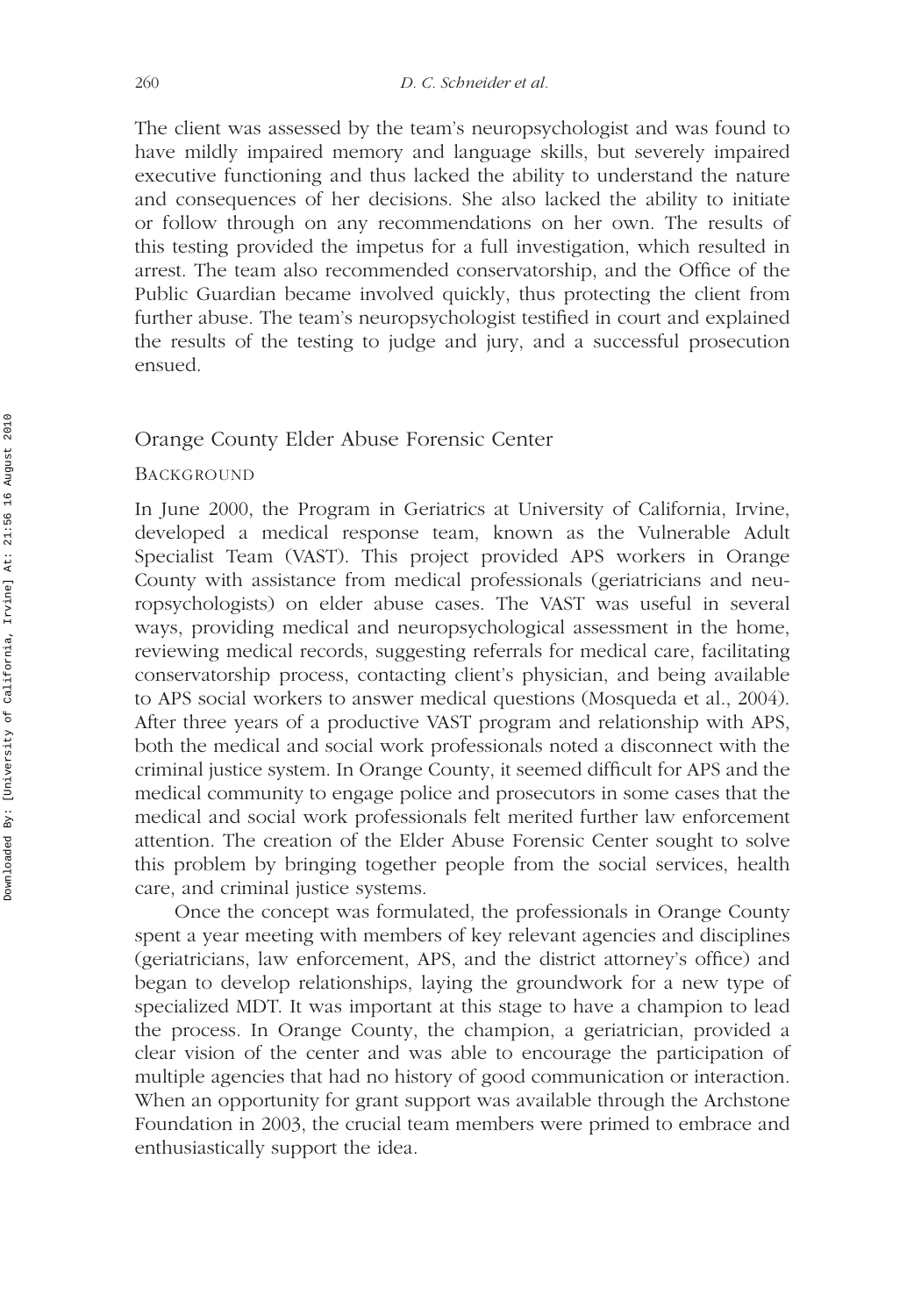### TEAM STRUCTURE*/*IMPLEMENTATION

The Orange County Elder Abuse Forensic Center (OCEAFC or Center) team consists of members from the following agencies: the UC Irvine Program in Geriatrics (a geriatrician and a neuropsychologist), APS, the District Attorney, the Sherriff's Department, the Public Guardian, the Victim Witness Assistance Program, the Long Term Care Ombudsman, Older Adult Services (mental health program for older adults), and Human Options (the domestic violence program). Each agency committed to having an appropriate person attend a weekly meeting. Meetings are held at APS headquarters, a central and convenient location. Cases are referred by APS, an ombudsman, law enforcement, or the district attorney. At the meeting, the referring party provides a concise explanation of the situation and what is needed from the forensic center team. Depending upon the case, the referring party may at times know exactly what they need and at times need the team to guide the decisions. There are often lively (and, sometimes, heated) discussions that accompany each case. As a result of the team discussion, recommendations may include a record review, new ideas regarding services in the community, suggestions for the next step an individual should take, a house call (sometimes as a group; for example, law enforcement, public guardian, APS, and a neuropsychologist may plan to go together), or that nothing further should be done. In addition to hearing new cases, the team hears follow-up on cases that have been presented in the past. The follow-up may occur one week or several months after the initial presentation, depending upon the particulars of the case. For example, if a house call is planned as a result of the team meeting, the team will hear a brief report of the house call the following week and next steps may be discussed. If, on the other hand, the case is in the process of going to trial, it may be several months or longer before the team hears about the case again.

The OCEAFC has more recently been utilized by professionals outside of the county and state. Other jurisdictions may not have the resources needed or access to the array of disciplines that may be helpful for a particular case. In these situations, an APS worker or police officer may discuss the case with the entire OCEAFC team either in-person or via telephone.

Once the initial grant period was completed, the team secured funding through a contract with the county to continue operations. Additional support for the team is provided by a grant from the Archstone Foundation to the Center of Excellence on Elder Abuse and Neglect, of which the Forensic Center is the primary direct service component.

#### CHALLENGES AND ACCOMPLISHMENTS

In developing the OCEAFC, the team found that several geographical, political, and logistical issues were challenging to overcome. There are 34 cities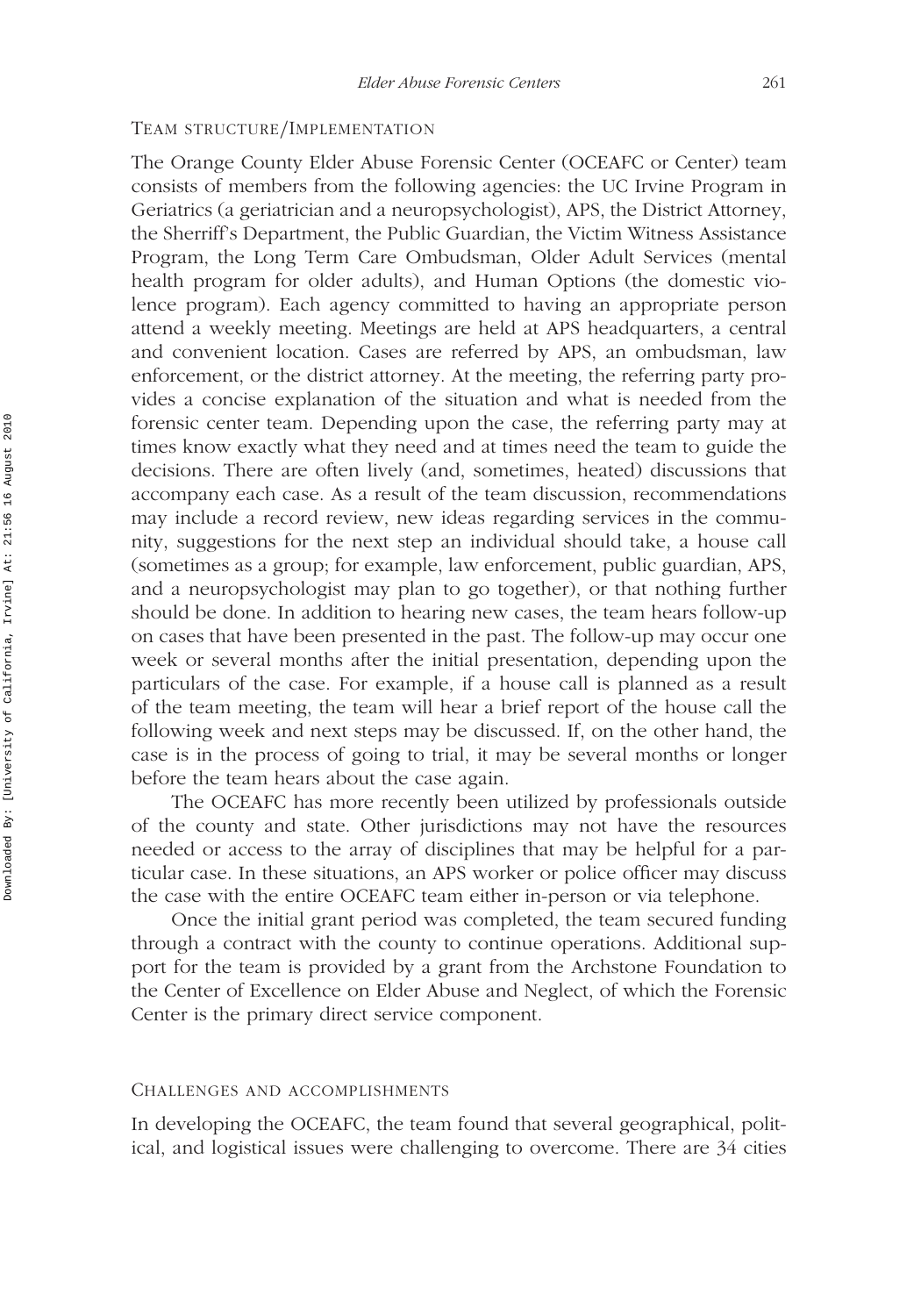within the county, many with their own police department, requiring the team to make 22 separate contacts for local law enforcement services. The team found that some departments were more interested than others, so the team gratefully welcomed the involvement of those who were eager to participate. While medicine and social services operate under a model of specialization, law enforcement values provided a well-rounded experience for personnel that gives broad exposure to a range of issues. Compared to the fields of social service and health care, the nature of law enforcement, therefore, often involves the planned rotation of job duties. The rotation means that every one to two years there are new personnel joining the team, while the more experienced person rotates to another position in the agency. The members from the medical and social service fields tend to be more stable. There are some real differences between disciplines, such as language, culture, and hierarchy that had to be understood in order to work well together.

One of the most powerful accomplishments of the Center began to occur once the team members learned more about each others' roles, responsibilities, and limitations, and felt more comfortable with each other the informal interactions before and after the Center meetings nurtured communication about a host of other cases and larger issues. The improved communication and trust led to creative ideas for research, education, and new programs, which were successfully implemented.

As a result of the increased communication and improved trust between agencies, the OCEAFC has established strong partnerships with county agencies. These partnerships have lead to the development of additional efforts to address elder abuse and increase knowledge through the creation of an Orange County Elder Death Review Team as well as an Elder Abuse Prevention Coalition. The Center team also has developed many trainings on elder abuse for law enforcement, clinicians, and social workers. In a recent survey of OCEAFC collaborators, the members of the team were enthusiastic about the increased efficiency and effectiveness achieved at the OCEAFC (Wiglesworth, Mosqueda, Burnight, Younglove, & Jeske, 2006).

## Los Angeles County Elder Abuse Forensic Center

## **BACKGROUND**

Los Angeles is the most populous county in the United States with approximately 9,870,000 persons. In 2000, 10% of Los Angeles County's population were seniors aged 65 and older (about 950,000 persons) and 25% of people over the age of twenty had a disability (approximately 1,594,000 persons) (U.S. Bureau of the Census, 2000). In 2000, the University of Southern California partnered with the LAC+USC Medical Center in developing a medical response team for elder abuse victims throughout the county, known as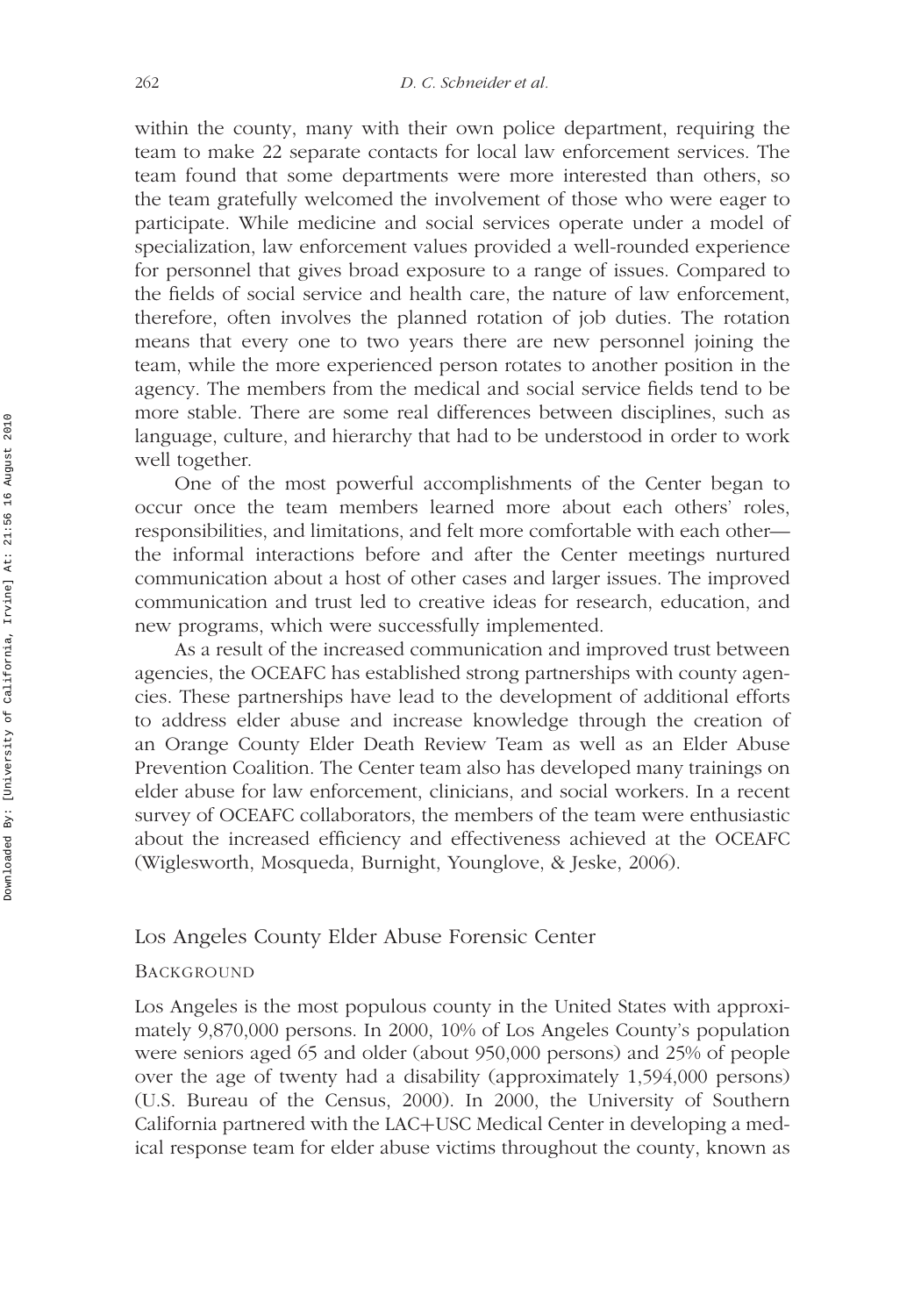the Adult Protection Team (APT). The APT works in partnership with Los Angeles County Adult Protective Services (APS) to provide medical evaluation and services for victims of elder and dependent adult abuse. The APT screens all patients over age 65 who are admitted to LAC+USC Medical Center and provides consultation to all departments within the Medical Center, including the emergency room and associated clinics. Housed in the outpatient department of LAC+USC Medical Center, each month the APT treats 300 elderly and dependent adults who have been victimized or are at-risk for abuse and*/*or neglect, providing ongoing medical care to these vulnerable elders or adults.

After many years working on cases of abuse with APS in this hospital setting, the APT professionals noted that Los Angeles County did not have a coordinated response system for elder and dependent adult abuse cases. The systems for handling elder and dependent adult abuse cases in the county were fragmented and characterized by a lack of coordination among the departments charged with protecting elders and prosecuting offenders. The multidisciplinary teams that had developed in response to these cases were extremely large and it was difficult to actively work through a case. With the Orange County Elder Abuse Forensic Center as a model, APT professionals began to seek partners to develop an Elder Abuse Forensic Center in Los Angeles County in 2004. During 2004–2005, planning meetings and discussions about development of a forensic center were held. Key partners were enthusiastic and the announcement of the Archstone Foundation's Elder Abuse and Neglect Initiative coincided with these planning meetings, allowing the forensic center to be created through this initiative.

## TEAM STRUCTURE*/*IMPLEMENTATION

The Los Angeles County Elder Abuse Forensic Center (LACEAFC or Center) was founded in January 2006. The first cases were reviewed in March 2006. The team meets weekly and reviews two to six cases per week. Meetings are held at the Elder Abuse Forensic Center, a separate office located on the campus of LAC+USC Medical Center that is equipped with a central table and multiple surrounding computer workstations. This setting was chosen for its centralized location (APS has 16 separate offices throughout Los Angeles County) and proximity to LAC+USC Medical Center and the APT. The team consists of the following core members: a geriatrician, a neuropsychologist, the District Attorney (felony cases), the City Attorney (misdemeanor cases), law enforcement, APS, GENESIS (mental health services provider for Los Angeles County), the Office of the Public Guardian, victim advocates, Bet Tzedek Legal Services (free legal aid for seniors), and the Long-Term Care Ombudsman. Additional members of the team that are called in on a case-by-case basis include the coroner, the real estate district attorney, and the Regional Center (an agency that serves people with disabilities).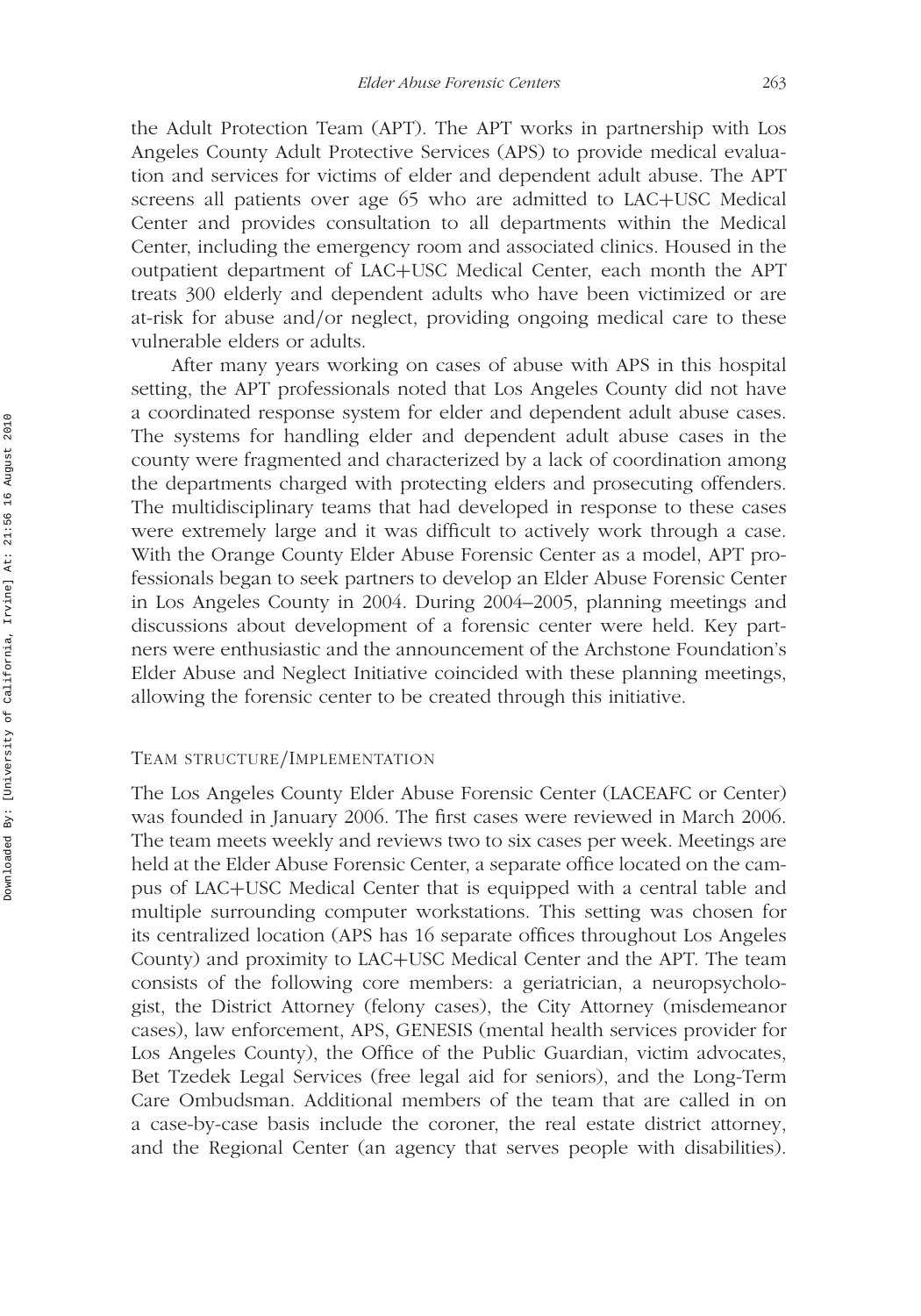A Memorandum of Understanding was created between the Center and each agency, describing the way in which the agency will interact with the Center. A Project Manager runs the Center on a daily basis and facilitates the weekly meetings.

Cases may be brought to the Center by any member of the team, but most cases are brought by APS, law enforcement, the district attorney, and GENESIS. Once the case is discussed, an action plan is developed with a focus on three key areas: (a) to ensure the safety of the victim and his*/*her property, (b) to collect comprehensive and accurate information needed for prosecution, and (c) to support the victim.

#### CHALLENGES AND ACCOMPLISHMENTS

Los Angeles County covers a vast area and houses 86 cities. The size of the county, the number of different police units, and a long history of agencies learning to work without assistance from each other were all barriers that had to be overcome in developing the Center. The LACEAFC noted that APS did not bring as many cases as had been initially anticipated, and this lack of participation was a large concern of the Center. However, cases were brought by all other agencies on the team and over the three years that the Center has developed and grown, there has been increasing utilization by APS to the level that was expected. One reason for the increased utilization by APS may be that they now have a clearer understanding of the LACEAFC and its ability to assist APS workers with difficult cases. Other challenges included rapid staff turnover within agencies, communication difficulties between agencies that had a history of tense relations, and concerns about long-term sustainability.

The LACEAFC team realized quickly that the most complicated abuse cases were brought to the Center, and a large proportion of these cases were thorny financial abuse cases involving capacity issues, requiring additional assessment by a forensic neuropsychologist. The Center was successful in securing additional funding for the neuropsychologist through a grant from the UniHealth Foundation. In three years, the Center has reviewed over 300 cases and has assisted in the successful prosecution of 21 elder abuse cases (with 10 to 15 pending at any given time). Over 130 victims of abuse received a medical and*/*or neuropsychological assessment between March 2006 and December 2008. The LACEAFC was a catalyst for the creation of the Los Angeles Elder Death Review Team, and it is also involved in formal and informal teaching throughout the county.

## Help and Outreach to Protect the Elderly (HOPE) Project

## BACKGROUND

The Help and Outreach to Protect the Elderly (HOPE) Team in San Diego operates through a "wraparound" service intervention model, a model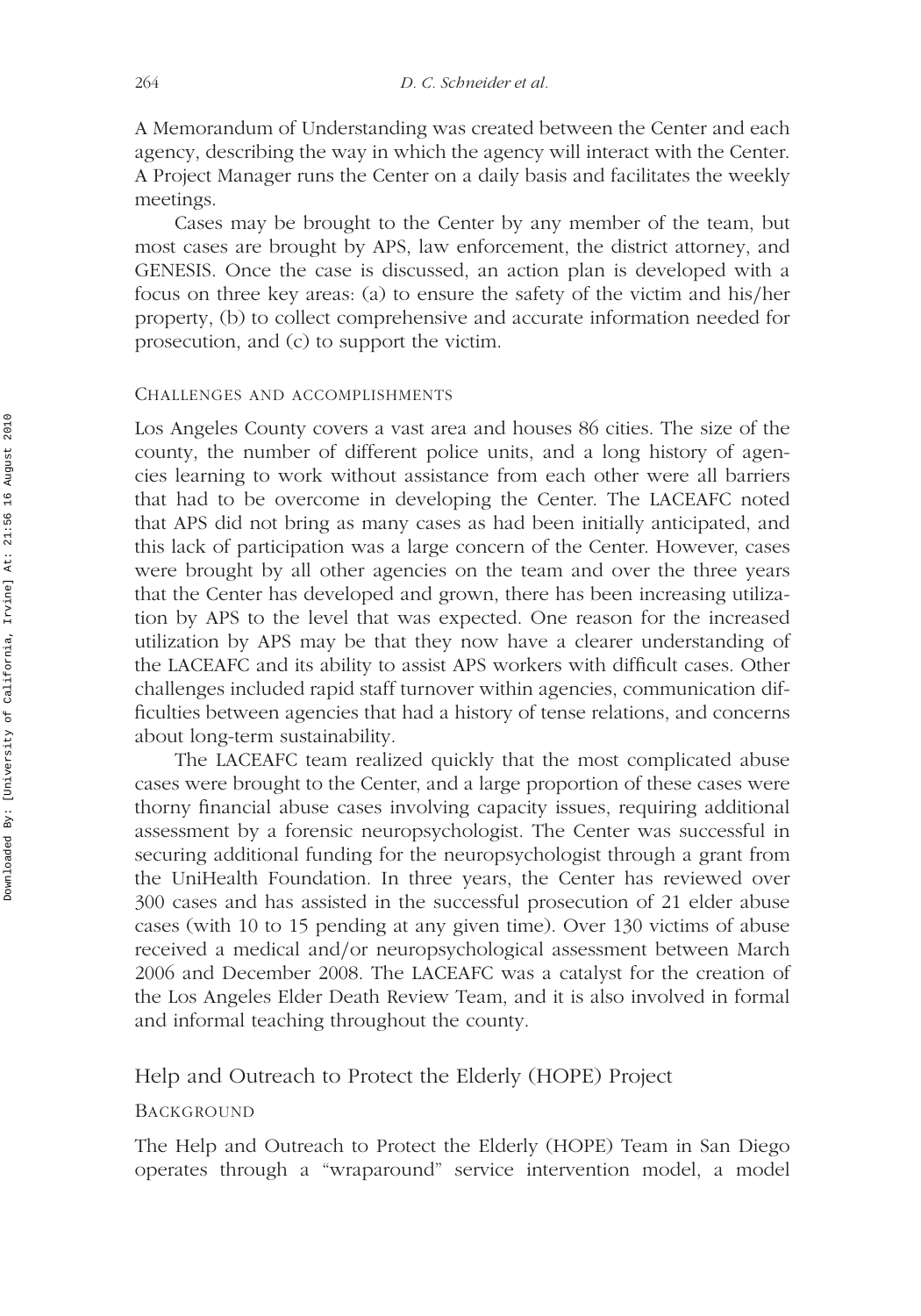designed to ensure an individualized plan of care in a timely manner from a variety of disciplines for each victim of abuse. This model has been used extensively to serve victims of child abuse and domestic violence with a high degree of success. Collaborative and colocated services in child advocacy centers have resulted in numerous positive outcomes, including more effective and coordinated investigations, provision of medical examinations, abuse substantiation, and mental health referrals; an increase in substantiated cases filed for prosecution; and an increase in convictions (Smith, Witte, & Fricker-Elhai, 2006). However, prior to the launch of the HOPE team, no jurisdiction in California had moved beyond collaborative intervention to colocated, multidisciplinary service delivery for the elderly. In addition, no elder abuse initiative had built collaborative bridges with existing services for victims of child abuse, sexual assault, and family violence.

The HOPE Team was established in 2006 with funding from the Archstone Foundation Elder Abuse & Neglect Initiative in order to move beyond coordinated intervention services and be colocated with the San Diego Family Justice Center (SDFJC), a nationally recognized model for serving the needs of family violence victims and their children. Additionally, the HOPE Team borrowed from the experience of the Orange County Elder Abuse Forensic Center, which was established in 2003. The goal of this project was to serve elder abuse victims in San Diego County utilizing a comprehensive, collaborative intervention service model that provides consistent, coordinated, multidisciplinary services from a single location whenever possible.

#### TEAM STRUCTURE*/*IMPLEMENTATION

The population served by the HOPE Team includes elder abuse victims in the central region of San Diego County experiencing physical abuse, neglect, or financial exploitation characterized as misdemeanor or felony conduct, where the first report of abuse comes from a law enforcement agency or elder abuse hotline call. From the first report of victimization or call for assistance all the way through to the conclusion of civil and criminal legal interventions and social service system assistance, the goal of the project is to wrap each client in services and support.

The HOPE Team provides individualized case review and long-term client support. Clients in the project each have a designated HOPE Team advocate working on their case and with them personally throughout the intervention process. The HOPE Team meets twice a month to review cases and create care plans for victims. At its core, the HOPE Team consists of the following members: an assigned prosecutor for the case, an assigned Elder Abuse Unit detective for the case, a victim advocate, an APS Specialist, a volunteer advocate (one client, one advocate), and a nurse or medical resident from the San Diego Family Justice Center Forensic Medical Unit. In addition, HOPE Team case review meetings may include individual service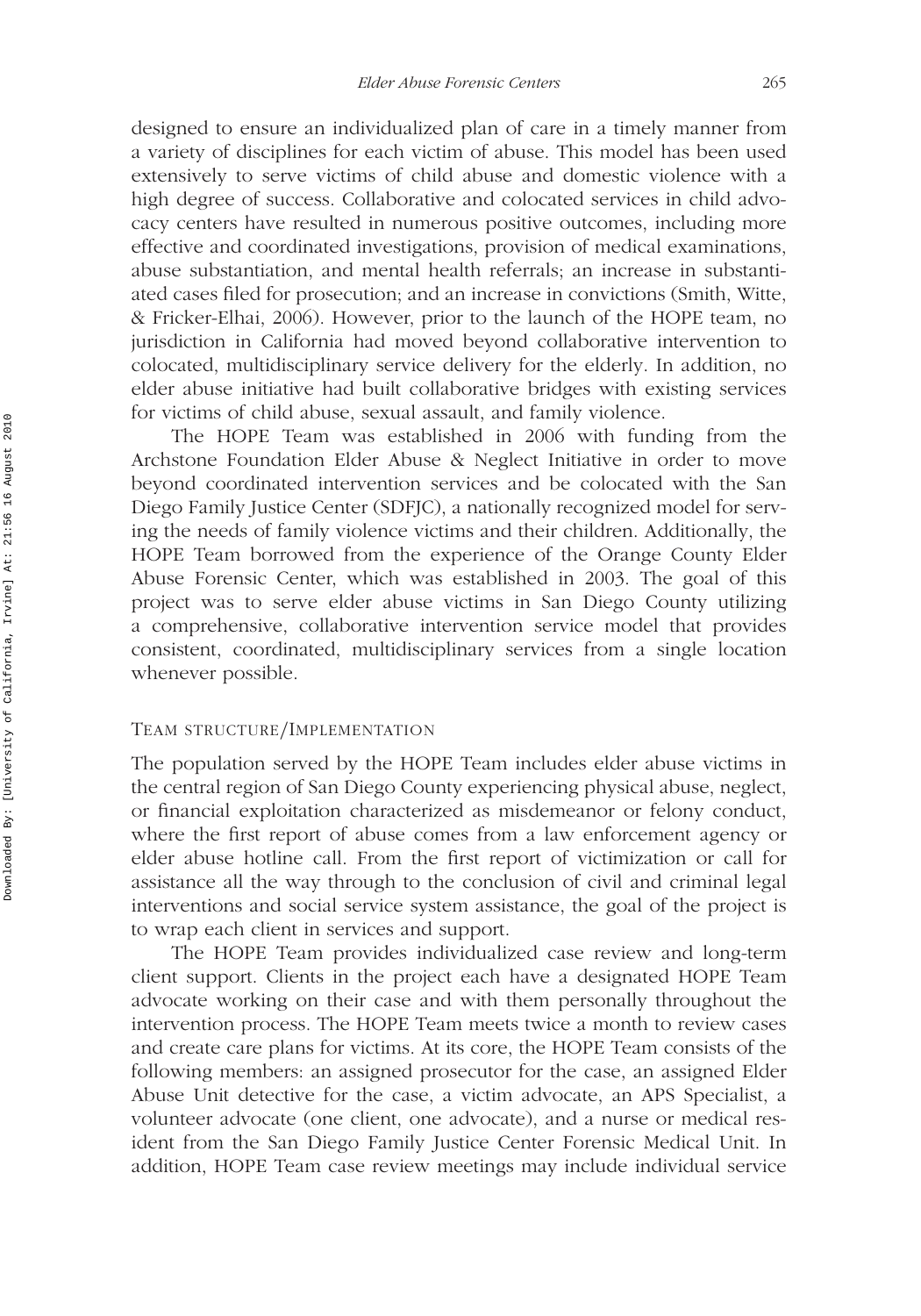providers from community partners or the SDFJC working on particular cases. Home visits and house calls by HOPE Team members are conducted with the Forensic Medical Unit staff or other community partners as needed.

#### CHALLENGES AND ACCOMPLISHMENTS

In developing the HOPE Team, one challenge was establishing the protocols for the evaluation of the project. The team found that developing a standardized tracking system was important to demonstrate the impact of the services offered to victims of elder abuse in the community. An additional challenge was the education of staff and local political officials about elder abuse and the need for the forensic center.

The project was successful in establishing the multidisciplinary HOPE Team within the San Diego Family Justice Center, which offered comprehensive case referral services to over 47 clients and conducted a total of 85 home visits to victims of physical and financial abuse over the first two years. Additionally, the HOPE Team members provided 61 presentations on elder abuse to a total of 1,562 professionals. The project found good client satisfaction from clients who utilized the Family Justice Center and from clients who had their entire HOPE Team (including the social worker, victim advocate, psychologist, and*/*or medical personnel) visit them in their home.

## San Francisco Elder Abuse Forensic Center

#### **BACKGROUND**

San Francisco has a long history of addressing elder abuse through multidisciplinary teams. The Consortium for Elder Abuse Prevention was founded in San Francisco in 1982 by a task force of professionals from the field of aging to help abused elders. San Francisco also adopted both an Elder Death Review Team and a Financial Abuse Specialist Team (FAST).

Despite these multiple forums, it was recognized that the professional expertise needed to evaluate the cognitive, emotional, and functional status of elder abuse victims for use in probate, criminal, and civil proceedings was often woefully inadequate. For example, many clinicians were unaware that clients who were alert and appeared competent could be fleeced, manipulated, or unduly influenced by virtue of their physical and emotional isolation, subtle cognitive deficits, or cumulative medical conditions. In 2006, The San Francisco Institute on Aging created an Archstone Foundation-funded program called "Utilizing Clinical Assessments to Combat Elder Abuse," or MAT, for "Multidisciplinary Assessment Team." From 2006– 2008, APS, the Public Guardian, the Long Term Care Ombudsman, the City Attorney, and law enforcement were considered the program's "clients" and could refer cases in monthly meetings for evaluation by a geropsychologist and a geriatrician. Lessons learned from this project were that (a) the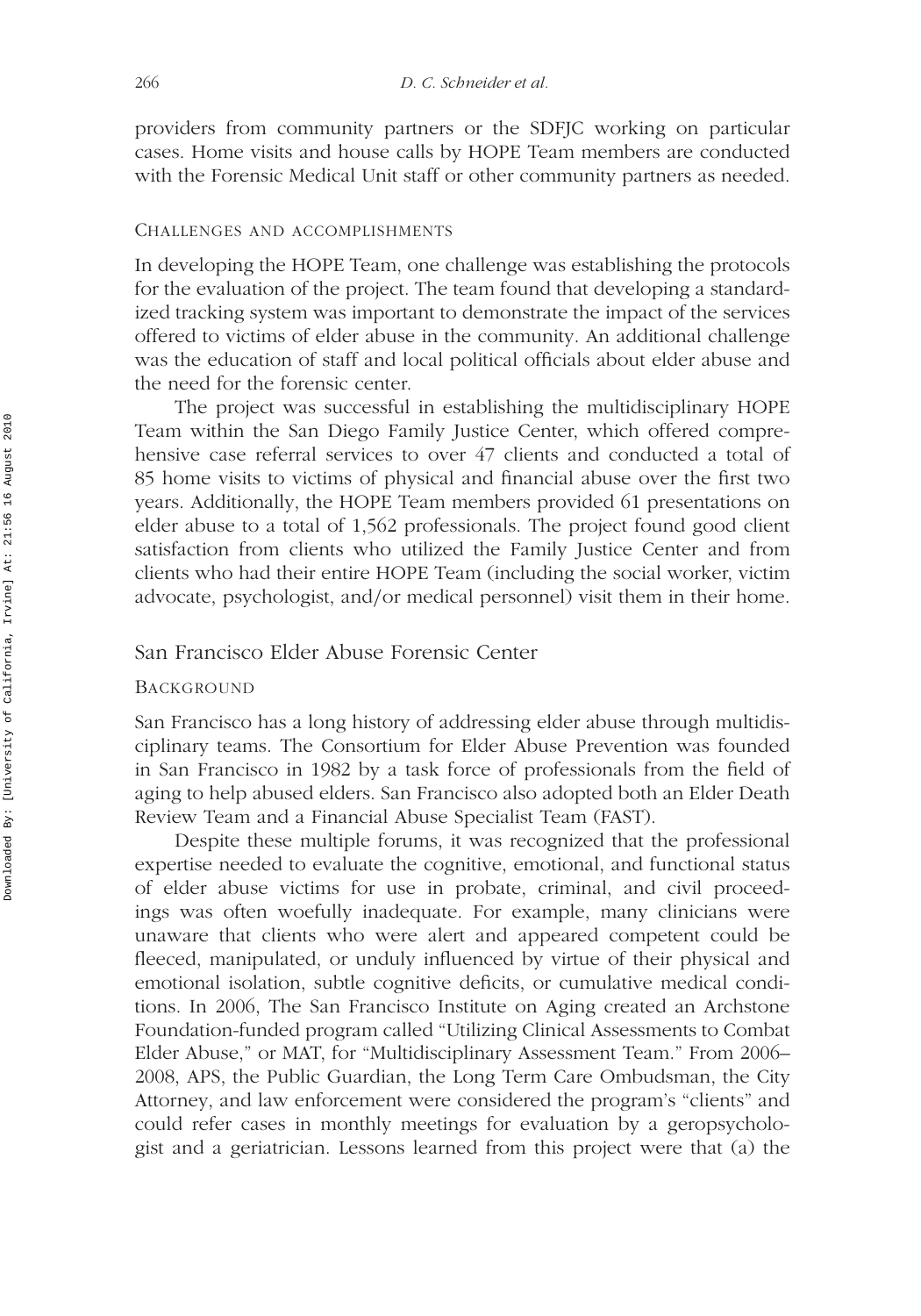program's "clients" had little trust or understanding of one another, (b) the need for clinical assessments far outstripped availability, and (c) there was a confusing array of elder abuse teams in San Francisco.

Based upon lessons from the MAT, the Institute on Aging was awarded further Archstone Foundation funding to develop the San Francisco Elder Abuse Forensic Center (SFEAFC or Center). Concurrently, the San Francisco District Attorney successfully advocated for city monies to cofund this project. The SFEAFC is a public-private partnership.

## TEAM STRUCTURE*/*IMPLEMENTATION

Planning meetings for the SFEAFC began in the summer of 2007 with stakeholders from the District Attorney's Office, the Institute on Aging, the Department of Aging and Adult Services, the City Attorney's Office, the Long-Term Care Ombudsman, and the San Francisco Police Department. Utilizing Orange County Elder Abuse Forensic Center's experience that physical presence increases buy-in and participation, it was decided that the project would be housed at APS; the director*/*geropsychologist and coordinator would be colocated almost full-time. The police, assistant district attorneys, and geriatrician would come in for meetings and informal consultations. Early in this process, it became clear that the priorities of the District Attorney's Office (more exclusive focus on cases with potential for criminal liability) and those of APS (wider focus to include noncriminal cases such as self-neglect) were at odds. To bridge this divide, the initial solution was to have two meetings per week, the first with a consultative bent and the second with a criminal focus. It was decided that the project would be guided by a steering committee with members from each of the main "stakeholder" agencies (APS, the Office of the District Attorney, the San Francisco Police Department, and the Institute on Aging) that would meet quarterly. Because many of the same team members participated in the FAST, it was decided to incorporate the financial abuse team into the forensic center team. The SFEAFC was launched in January 2008.

#### CHALLENGES AND ACCOMPLISHMENTS

It was quickly apparent that two meetings per week were not sustainable, and cases refused to neatly divide themselves into criminal and noncriminal categories; meetings were moved to once per week. In the first year, the SFEAFC's team members presented 55 unique complex cases at the Center team meetings (Formal Consultations), and provided 152 Informal Consultations between APS caseworkers and the other professionals on our team. In total we served 181 unique clients through one of these methods of consultations. We also conducted 25 geropsychological evaluations, 3 medical record reviews, 2 medical evaluations, and 12 joint home visits in which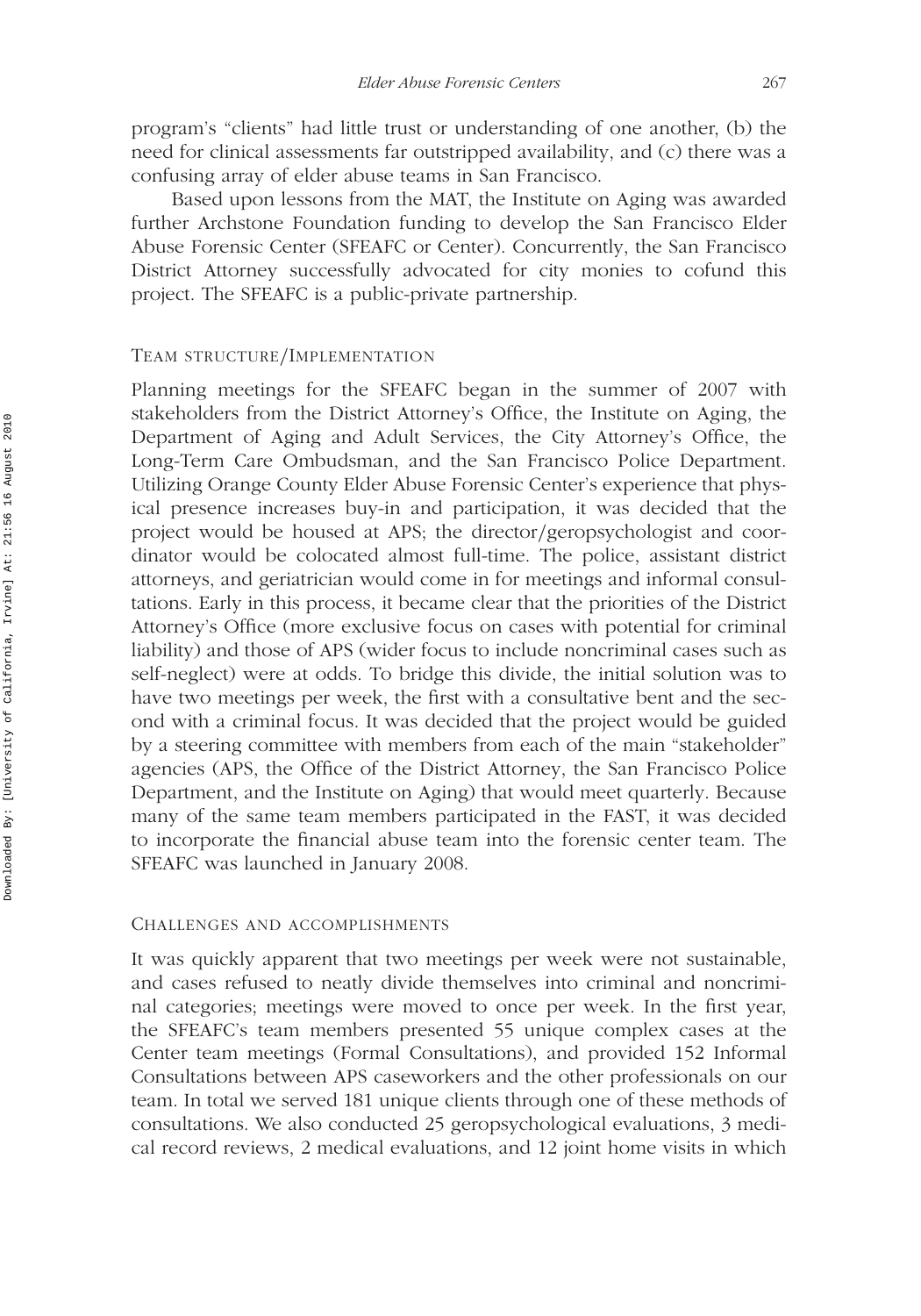we partnered professionals from our team to jointly evaluate clients in their home.

The less tangible and possibly more important accomplishments have been the shifts in understanding and cooperation. As a team we have fostered greater understanding of each agency's mandate—the objectives and limitations of the parameters in which they operate. This diffused some of the tension between agencies by putting each agency's work in context and clarifying roles. Greater understanding led to stronger relationships on our team and this translated into more effective and positive outcomes for our clients. For example, an APS worker called a police inspector at the last moment before a court hearing and was able to secure photographs of an elder's bruising that were key in obtaining a protective restraining order. The APS worker felt that without the relationships forged in the Center, this would not have happened.

In our first year of operation we have built stronger relationships between agencies, consulted on many egregious cases of abuse, and have effectuated positive change for seniors in our community.

## LESSONS LEARNED

In the early stages of development, each of the forensic centers learned that there are inherent differences between agencies that make collaboration difficult. For instance, prosecutors may have a focus of the potential crime at hand, while medical personnel may be more focused on the health and welfare of the elder. Additionally, these professionals may speak very different languages, making communication difficult. The same person may be referred to as "victim," "client," or "patient," depending on what agency representative is speaking. The initial phase for each of the four centers involved a period of time where agency members had to learn about each other's expertise and what to reasonably expect from each other. There was discontent between some agencies that had to be resolved in order for them to work together. However, this was also a time of planning and excitement about the potential of the team's value. Table 3 presents some of the common barriers experienced in the development of the forensic centers.

Once the team members had a basic understanding of each agency's abilities and limitations, a sense of trust began to form between agencies. The projects observed an increasing acceptance of each agency's strengths and weaknesses. During this critical period for the center, agency members began to develop insight into the abilities and needs of each other agency on the team. Respect for each team member grew and the overall purpose of the team solidified, particularly as successful outcomes were seen.

Once a team solidifies, the forensic center team clearly works in a way that is collaborative and synergistic; there is an additive effect of the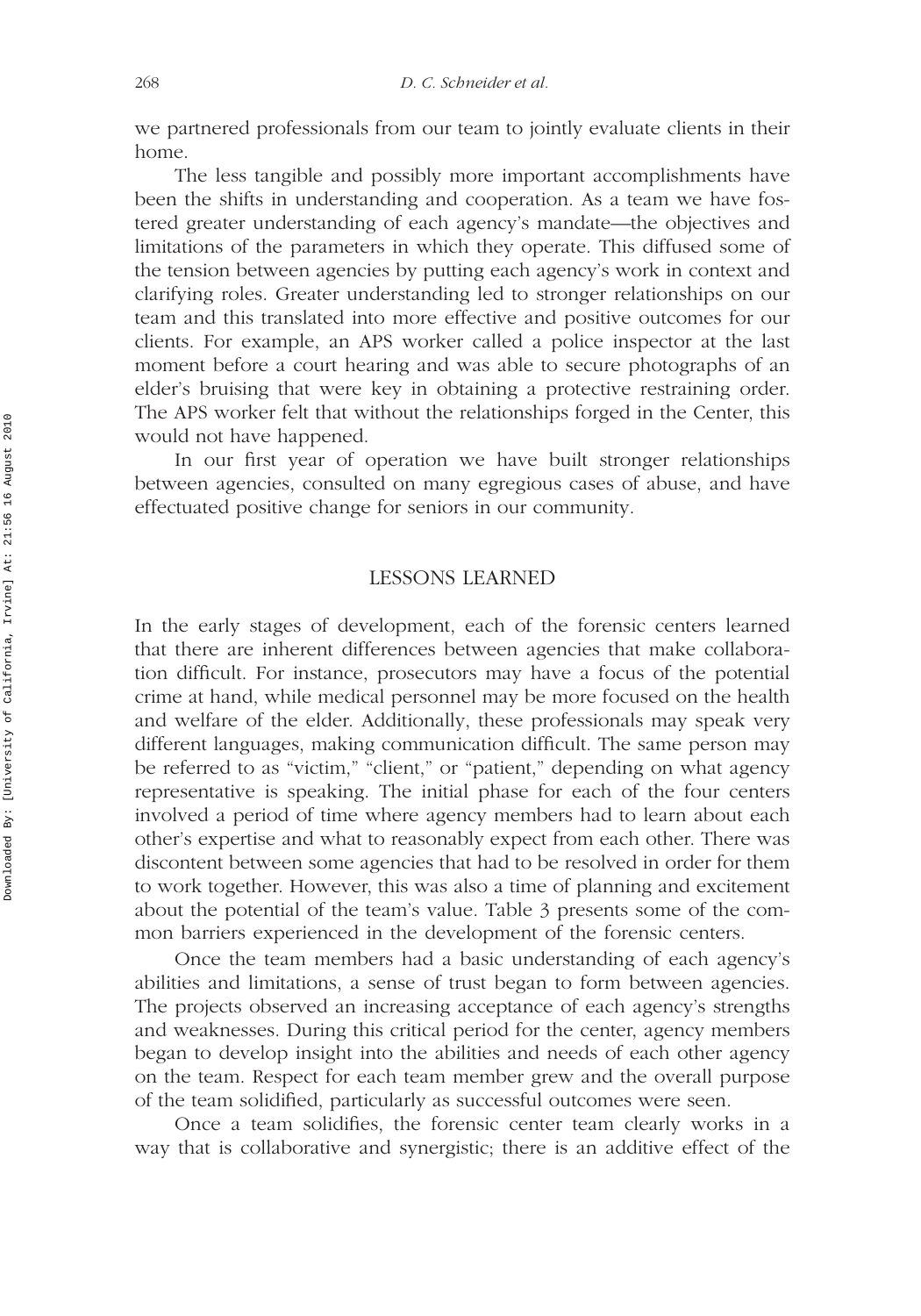- Law enforcement culture does not always consider elder abuse a crime.
- There may be tension between agencies that can affect collaboration and cross-reporting between them.
- Concerns about continuing funding of the forensic center can hinder activities and take a toll on morale.
- The centers need more people who really understand elder abuse.
- There is a lack of understanding from some agencies, including APS, about how the forensic center can assist them in bringing closure to their more difficult cases.
- It may be difficult getting each agency member to the table. Some agencies*/*individuals may be resistant.

members' expertise and the whole is greater than the sum of its parts. Individuals begin to identify themselves with the center and take on a sense of ownership. Personal relationships develop between members of differing agencies and they start to contact each other about issues even outside of the weekly meetings. There is pride in the work of the team and a sense of responsibility to each other and to each case. The meetings become very constructive and efficient. For example, a police officer can bring medical documents and photographs to a meeting and get immediate feedback from a physician regarding the level of suspicion and concern. This information gives the detective direction to help determine how much time to devote to pursuing a case. Table 4 shows some of the successes encountered by the four centers in utilizing this model.

Some common themes overarching the four centers are highlighted in Table 5. These may be useful to other communities that are considering developing a forensic center.<sup>1</sup> Some of the quantitative measures of the success of the four centers are presented in Table 6.

#### **TABLE 4** Forensic Center Successes

- Influence the local law enforcement agencies (by raising their awareness of elder abuse and giving them tools and resources to assist them in dealing with elder abuse) and increase their ability to deal with elder abuse cases.
- Collaboration between agencies allows for investigations to be run in tandem. The idea behind collaboration is that you get a synergistic effect through a team approach. Each team member enhances the other team members' effectiveness and efficiency.
- Form new relationships that facilitate collaboration outside of the formal structure of meetings.
- Coordinate home evaluations, allowing team members to meet clients where they are and to ensure they receive the services they need.
- Generate new ideas for programs, trainings, systems changes, and research using the collaborative quality of the group.
- Foster support by the collaborative for methods to fund and implement ideas.
- Raise the profile of elder abuse and create more interest in the field through this new approach.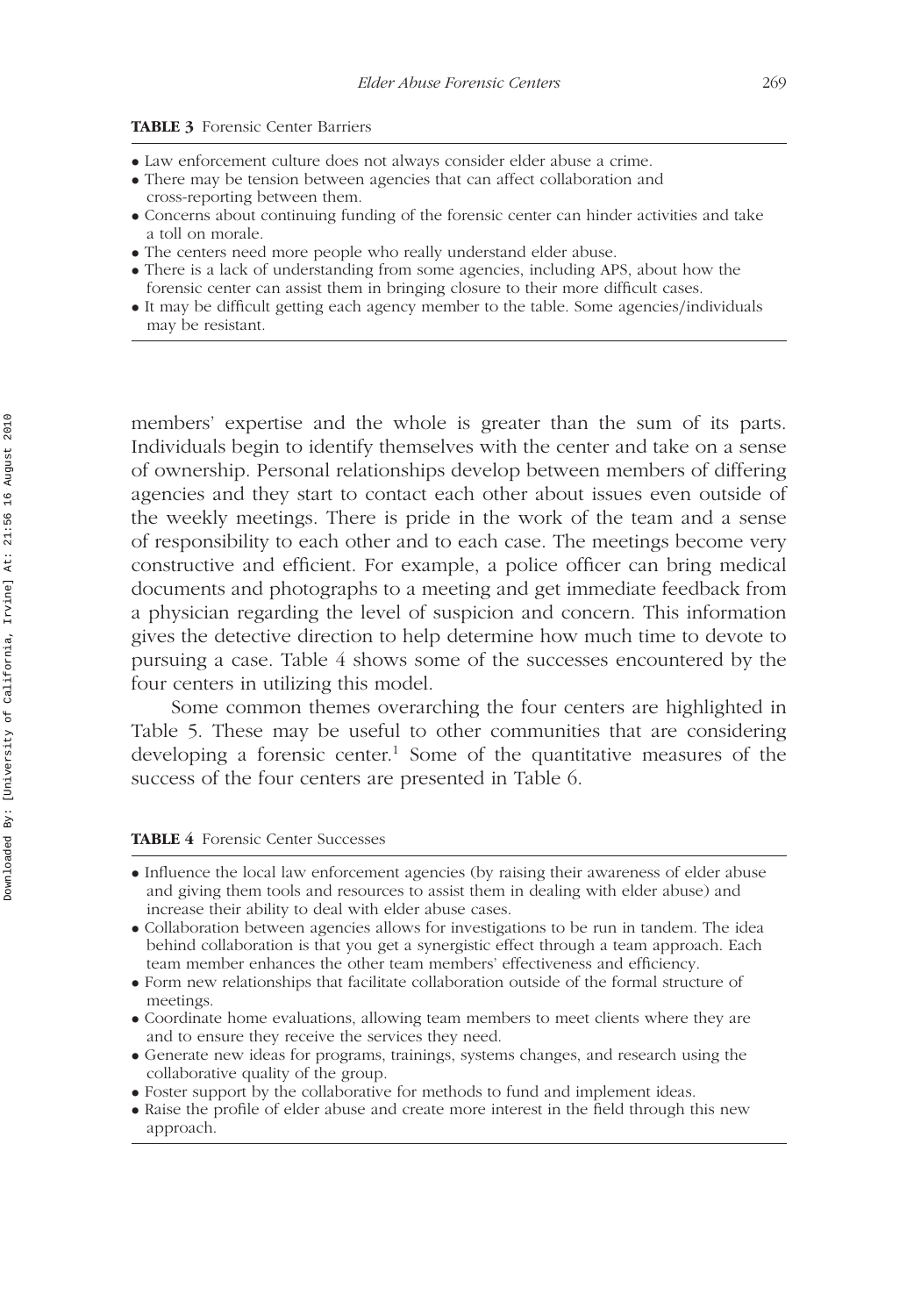#### **TABLE 5** Lessons Learned

- In developing a forensic center, a county needs both decision makers and front line people involved so that both policy and real world public service considerations can meld.
- Instead of one assigned individual, multiple persons from an agency can be rotated to represent their agency. This broadens understanding of what the forensic center does within each agency as well as increasing the number of contacts the center has at each agency.
- The relationship between the forensic center and each agency may change over time.
- Working with county agencies or universities can be difficult as these are large systems with attendant bureaucracy. It is important for innovative people to nurture the relationship with these agencies to facilitate a collaborative attitude that will assist in overcoming barriers.
- Tailoring the goals to each individual case is important because each case is unique.
- The elder abuse victim advocate can be a valuable link to emotional support for the victim of abuse.
- To build a forensic center, assess the opportunities in your area and anticipate your barriers.
- A neuropsychologist who can do forensic assessments is essential to a forensic center.
- The forensic center model can bridge divides between those in the county that work with victims of abuse and neglect.

## EVALUATION METHOD AND DATA

Data presented in this paper was collected through an independent crosscutting evaluation of the Archstone Foundation Elder Abuse & Neglect Initiative, which was conducted by The Measurement Group (see Huba, Melchior, Philyaw, & Northington, this issue). Primary evaluation data were collected using quarterly report forms designed for this initiative, project-specific studies, and interviews with project directors and key staff. Using a mixed methods (quantitative-qualitative) design, more than 80 key areas of programmatic activity were examined through an empirically derived and judgment-based coding system to develop a set of 19 major indicators of program activity and quality (for a summary of all indicators across all projects, see Huba et al. in this issue).

## Selected Aggregate Outcomes

Examples of outcomes are given below.

- *Infrastructure Development Meetings*. Three of the four forensic centers conducted or participated in 1,060 meetings for infrastructure development, planning, or coordination to build lasting capacity for services related to elder abuse and neglect prevention and intervention.
- *Trainings and Number Trained*. 217 trainings for mandated reporters of elder abuse were conducted, with 6,041 individuals receiving training.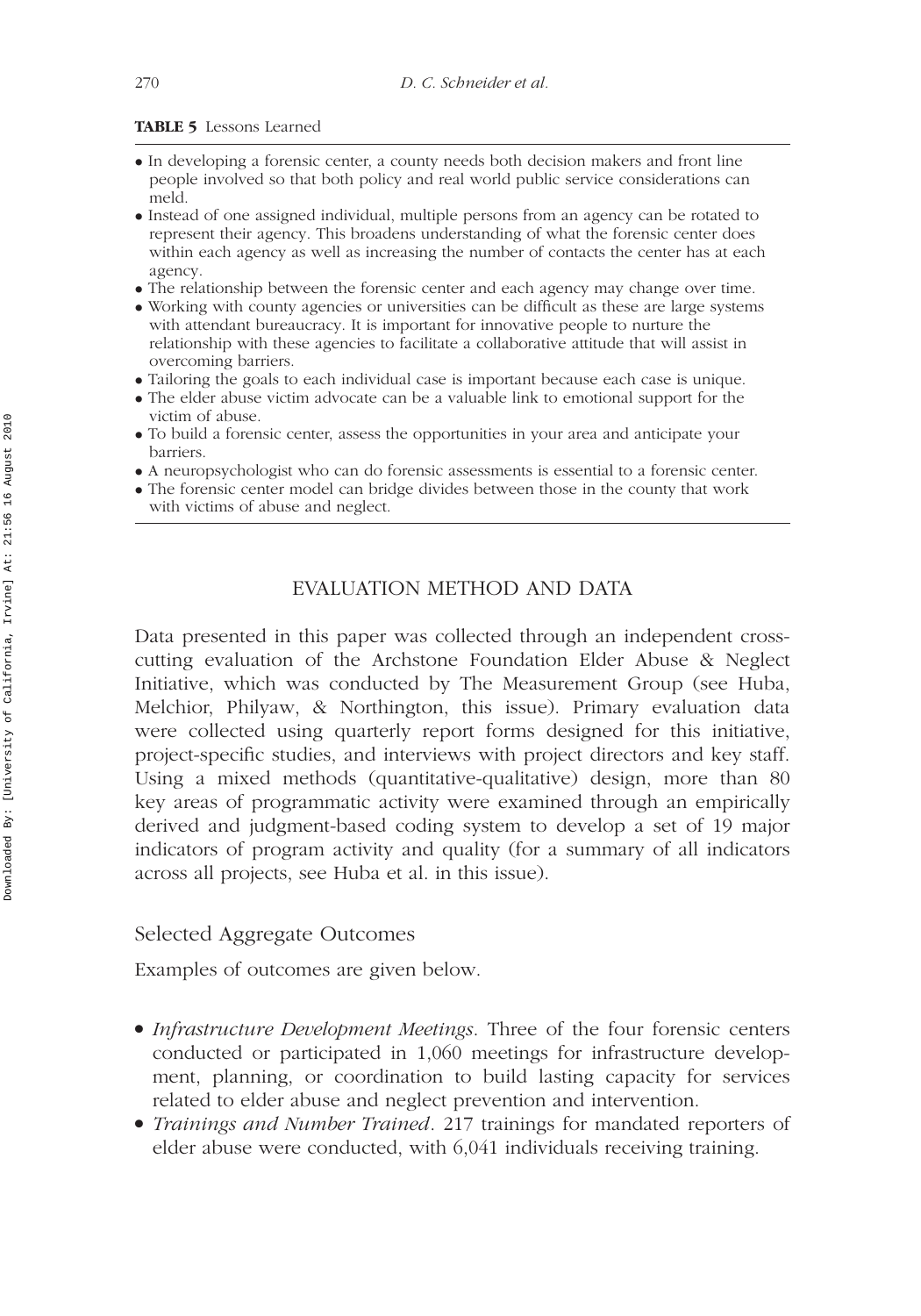#### **TABLE 6** Selected Exemplars: Major Outcomes Achieved by Forensic Centers

#### *Interagency Cooperation and Inclusion*

- Project successfully brought together professionals from local law enforcement, medical, legal, and other service agencies and provided a forum for case input, evaluation, and cross training. The forensic center is a place where professionals can help identify barriers in the system and work together to address them.
- Project facilitated improved interagency communication and participation, with over 80% attendance of core team members at all meetings.
- Project completed a Memorandum of Understanding with participating agencies, making it easier to actualize the proposed commitments of all the agencies involved.
- Project participants gained a deeper knowledge and understanding of how other agencies worked.This was evidenced by the use of new tools and procedures and the comfort with which participants collaborated with one another.

#### *Special Integrated Services*

- Project strengthened coordination and collaboration among core team partners.
- Project tracked the progress of victims long after their participation in the criminal proceedings was terminated, ensuring that they continued to receive the necessary assistance they required.
- Project internally streamlined the process of case referral, prompting Adult Protective Services and the Office of Public Guardian to reevaluate their working arrangement to make the referral process more efficient overall.
- Project performed over 100 neuropsychological evaluations to clients.

#### *Incorporating Criminal Justice System*

- Project facilitated improved communication between the police department, Adult Protective Services, Public Guardian, and the City Attorney and District Attorney.
- Project assisted the District Attorney's Office in obtaining a murder conviction in an elder neglect causing death case, one of the first such convictions in the nation.
- Project influenced growth of the elder abuse and fraud units of both the Police Department and the Sheriff's Department.

#### *Disseminating Model Nationally*

- Project generated interest around the country and is an important resource for elder abuse professionals who do not have access to elder abuse experts. The project demonstrates the use of well-established methods for integrating legal and medical interventions to provide service to victims of elder abuse and neglect.
- *Presentations and Attendance*. Three forensic center projects gave 292 formal presentations to mandated reporters, staff members, other agencies, and the elderly. In total, 11,741 individuals attended these presentations. As an example, one project delivered over 100 presentations to over 2,800 people across California and 15 other states.
- *Media Events*. Three forensic center projects participated in 77 media events, reaching an estimated 104,000 individuals.
- *Assessments*. The forensic centers conducted 1,170 brief assessments and 851 in-depth assessments of potential elder abuse victims.
- *District Attorney Filings*. The four forensic center projects worked with local law enforcement to file 58 cases with the District Attorney.
- *National and International Impact*. As part of their activities, the four forensic centers have provided technical assistance, training, information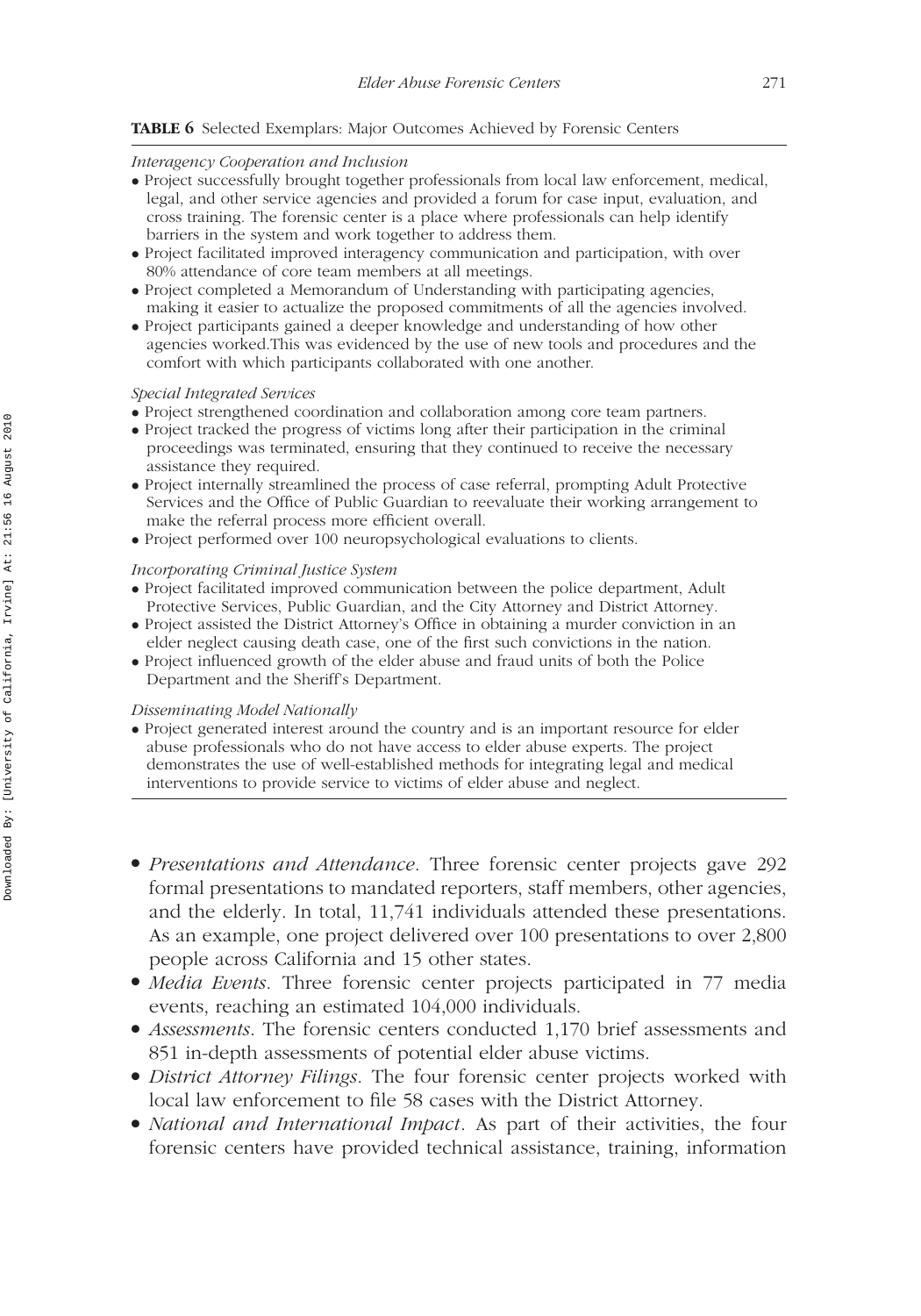presentations, or case consultations to professionals and agencies located in 32 other states and the District of Columbia as well as six foreign countries (Canada, Philippines, South Africa, England, Australia, and Japan).

Table 6 lists some examples of the major outcomes achieved by the forensic centers. These highly selective exemplars come from the quarterly reports submitted by the grantees and are chosen from what they reported as their most significant successes and lessons learned over the course of the project thus far. Information from the reports was reworded to form stand alone statements that reflect outcomes of the individual projects as well as aspects of the group overall. The statements then were grouped by theme to show major outcomes of all the forensic centers.

## **CONCLUSION**

The four forensic centers described above operate in counties with differing political issues, geographies, and demographics. Although each county has equivalent agencies by name (e.g., APS, police, district attorney), these agencies have different degrees of interest and ability to participate in a forensic center depending on the attitudes of the agency's leadership and the community's needs. Further, agencies differ in their operations, expertise, and procedures. For example, some APS agencies are staffed entirely by people with degrees in social work. Others incorporate health care providers such as nurses or mental health experts into their staff. Others do not have the ability to set such standards due to funding or other practical issues. Therefore, it is important to realize that individual forensic centers will differ based on what is available in the community (county) it serves. Some counties have particularly strong APS agencies, some have an enthusiastic commitment from the District Attorney, and others have skilled participation from the health care field. No one community will have strengths in every area, so interested agencies must assess their individual community to take advantage of the assets and not be discouraged by the weaker or less interested agencies.

These considerations have important ramifications for replication in other counties, states, and even countries. In order to build a forensic center, a community must first know what relevant agencies exist within the community and must formally introduce them to each other. Another key factor in the development of a center is a "champion" to lead the cause. The center may very well be shaped by this person (or agency) and their professional view, which has both benefits and detriments.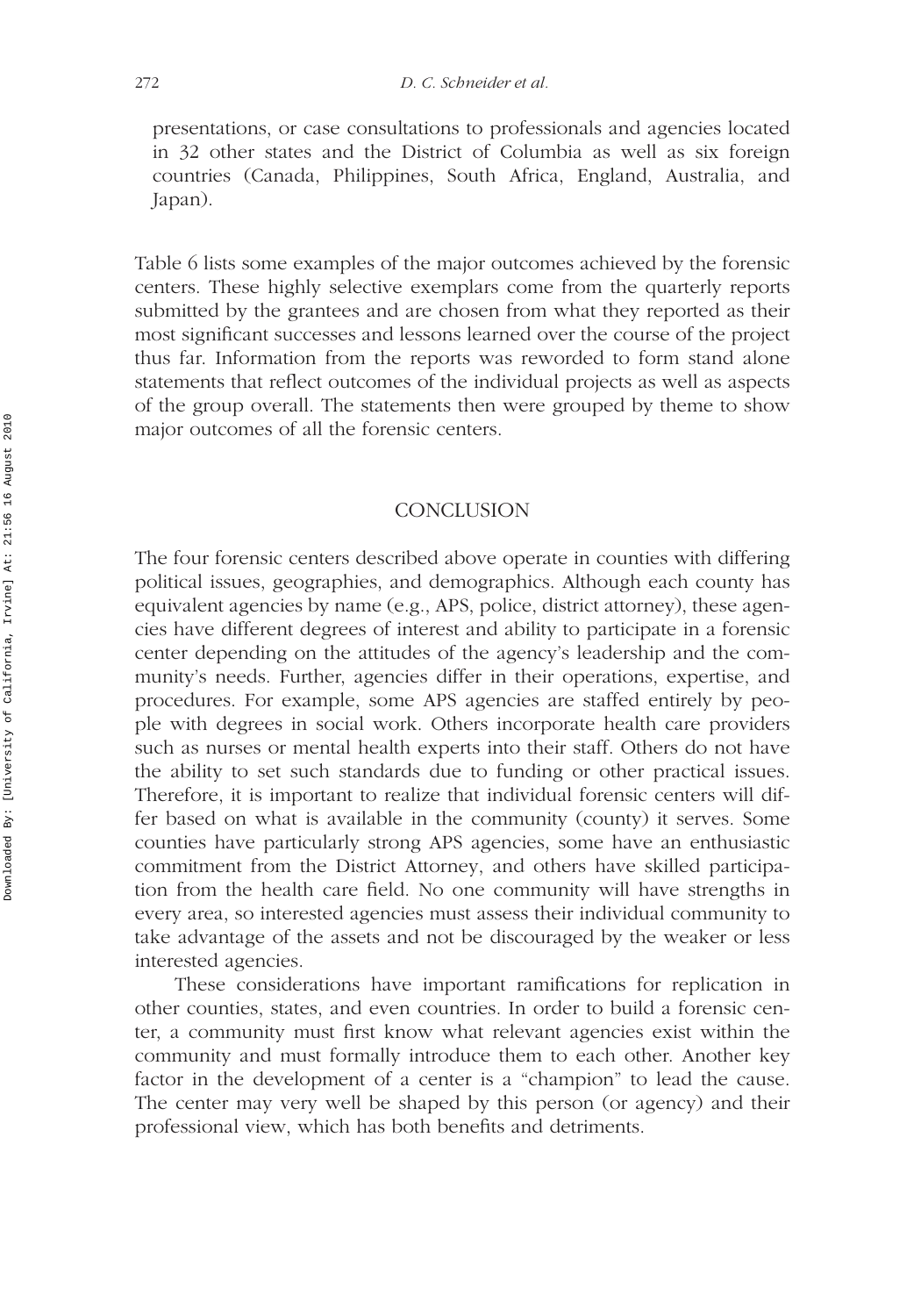## ACKNOWLEDGEMENTS

The authors would like to thank the following for their contributions: Tom Collins, RN; Paul Greenwood, Esq.; and Sylvia Guzman.

#### NOTE

1. For more information refer to *Creating an Elder Abuse Forensic Center: Philosophy into Action*. Center of Excellence on Elder Abuse and Neglect, University of California, Irvine, 2008. http://www.centeronelderabuse.org

#### REFERENCES

- Allen, J. V. (2000). Financial abuse of elders and dependent adults: The FAST (Financial Abuse Specialist team) approach. *Journal of Elder Abuse & Neglect*, *12*(2), 85–91.
- Anetzberger G. J., Dayton, C., Miller, C. A., McGreevey, J. F., Jr., & Schimer, M. (2005). Multidisciplinary teams in the clinical management of elder abuse. *Clinical Gerontologist*, *28*(1*/*2), 157–171. (Copublished simultaneously in *The clinical management of elder abuse*, by G. Anetzberger, Ed., 2005, Binghamton, NY: Haworth)
- The Archstone Foundation. (n.d.). *Elder Abuse & Neglect Initiative: Improving the quality and coordination of elder abuse and neglect services in California.* Available at: http://www.archstone.org/info-url\_nocat2293/infourl\_nocat\_show.htm?doc\_id=260746
- Aziz, S.J. (2000). Los Angeles County Fiduciary Abuse Specialist Team: A model for collaboration. *Journal of Elder Abuse & Neglect*, *12*(2), 79–83.
- Balaswamy, S. (2002). Rating of interagency working relationship and associated factors in protective services. *Journal of Elder Abuse & Neglect*, *14*(1), 1–20.
- Blakely, B. E., & Dolon, R. (1991). The relative contributions of occupation groups in the discovery and treatment of elder abuse and neglect. *Journal of Gerontological Social Work*, *17* (1*/*2), 183–199.
- Brandl, B., Dyer, C. B., Heisler, C. J., Otto, J. M., Stiegel, L. A., & Thomas, R. W. (2007). *Elder abuse detection and intervention: A collaborative approach*. New York: Springer Publishing Co., Inc.
- California Department of Social Services. (December 2007-November 2008). *SOC 242 - Adult Protective Services and County Block Grant monthly statistical report*. Available at: http://www.dss.cahwnet.gov/research/PG345.htm
- Dyer, C. B., Gleason, M. S., Murphy, K. P., Pavlik, V. N., Portal, B., & Regev, T., & Hyman, D. J. (1999). Treating elder neglect: Collaboration between a geriatric assessment team and adult protective services. *Southern Medical Journal*, *92*(2), 242–244.
- Mosqueda, L., Burnight, K., Liao, S., & Kemp, B. (2004). Advancing the field of elder mistreatment: A new model for integration of social and medical services. *The Gerontologist*, *44*(5), 703–708.